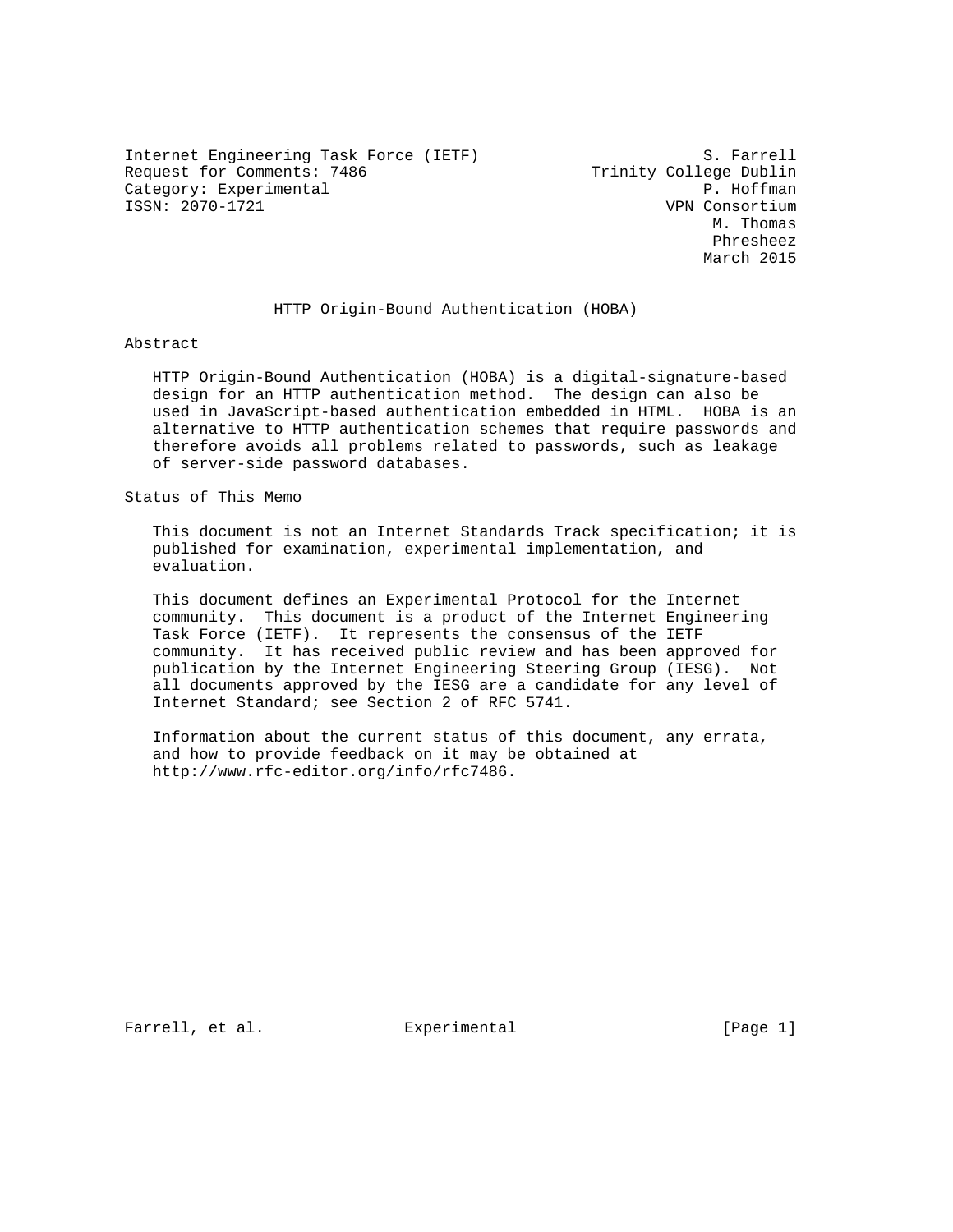# Copyright Notice

 Copyright (c) 2015 IETF Trust and the persons identified as the document authors. All rights reserved.

 This document is subject to BCP 78 and the IETF Trust's Legal Provisions Relating to IETF Documents

 (http://trustee.ietf.org/license-info) in effect on the date of publication of this document. Please review these documents carefully, as they describe your rights and restrictions with respect to this document. Code Components extracted from this document must include Simplified BSD License text as described in Section 4.e of the Trust Legal Provisions and are provided without warranty as described in the Simplified BSD License.

Table of Contents

| $\mathfrak{1}$ .<br>Introduction $\ldots \ldots \ldots \ldots \ldots \ldots \ldots \ldots$ | 3               |
|--------------------------------------------------------------------------------------------|-----------------|
| Interfacing to Applications (Cookies)<br>1.1.                                              | $\overline{4}$  |
|                                                                                            | 5               |
| Step-by-Step Overview of HOBA-http<br>1.3.                                                 | $6\overline{6}$ |
| The HOBA Authentication Scheme<br>2.                                                       | 6               |
| Introduction to the HOBA-http Mechanism<br>3.                                              | 9               |
| Introduction to the HOBA-js Mechanism<br>4 <sub>1</sub>                                    | 10              |
| 5. HOBA's Authentication Process                                                           | 11              |
| CPK Preparation Phase<br>5.1.                                                              | 11              |
| 5.2.                                                                                       | 11              |
|                                                                                            | 11              |
| 6. Other Parts of the HOBA Process                                                         | 12              |
|                                                                                            | 13              |
| Hobareg Definition<br>6.1.1.                                                               | 14              |
| 6.2. Associating Additional Keys to an Existing Account                                    | 16              |
| Moving Private Keys<br>6.2.1.                                                              | 16              |
| 6.2.2. Human-Memorable One-Time Password (Don't Do This One)                               | 16              |
|                                                                                            | 17              |
| 6.3.                                                                                       | 17              |
| 6.4. Getting a Fresh Challenge                                                             | 17              |
| Mandatory-to-Implement Algorithms<br>7.                                                    | 18              |
|                                                                                            | 18              |
| Privacy Considerations<br>8.1.                                                             | 18              |
| localStorage Security for JavaScript<br>8.2.                                               | 19              |
| Multiple Accounts on One User Agent<br>8.3.                                                | 20              |
| Injective Mapping for HOBA-TBS<br>8.4.                                                     | 20              |
|                                                                                            | 21              |
| HOBA Authentication Scheme<br>9.1.                                                         | 21              |
| 9.2.                                                                                       | 21              |
| 9.3.                                                                                       | 21              |
| Key Identifier Types<br>9.4.                                                               | 22              |
|                                                                                            |                 |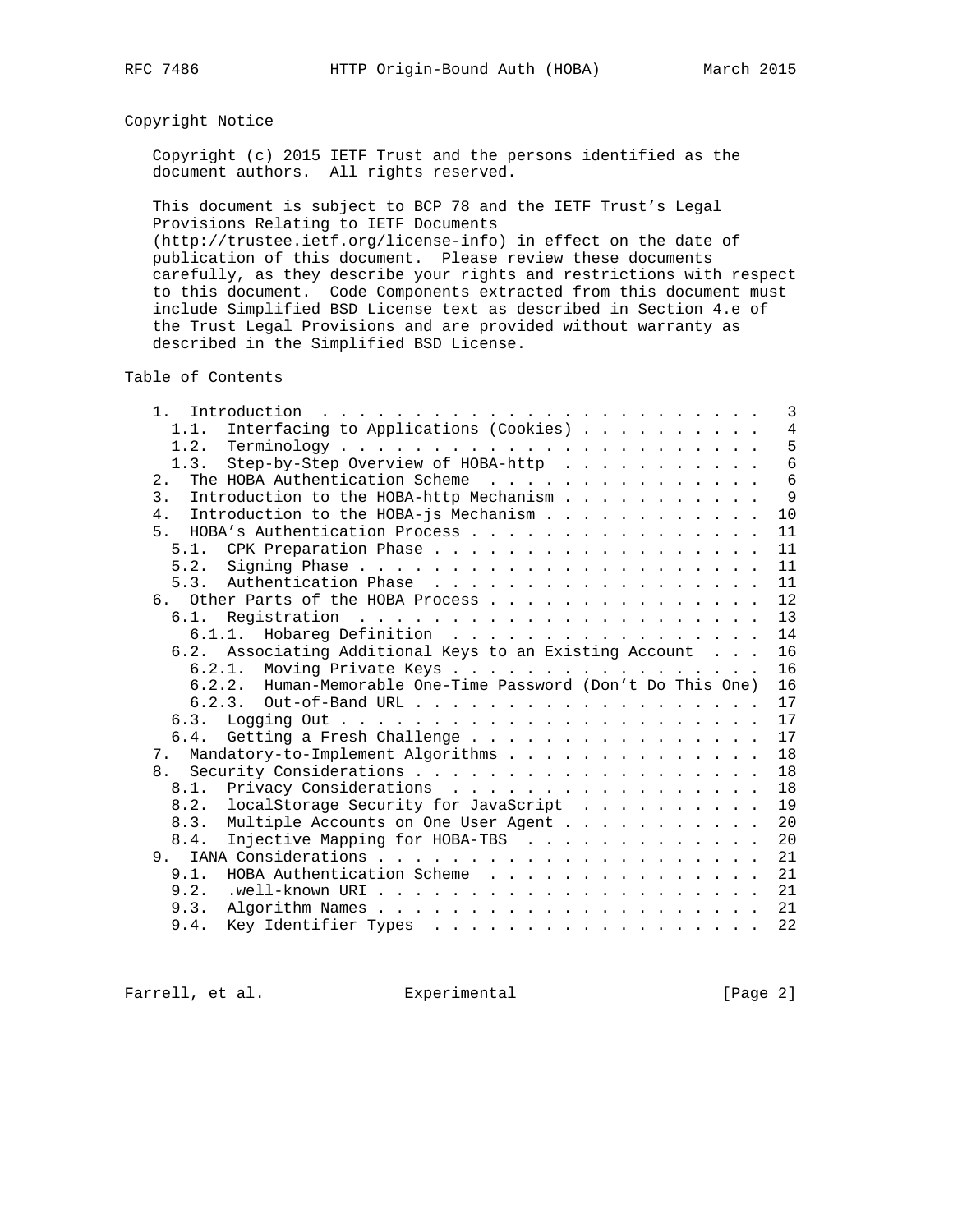| 9.5. Device Identifier Types 22        |  |  |  |  |  |  |  |  |  |  |  |  |
|----------------------------------------|--|--|--|--|--|--|--|--|--|--|--|--|
| 9.6. Hobareg HTTP Header Field 23      |  |  |  |  |  |  |  |  |  |  |  |  |
|                                        |  |  |  |  |  |  |  |  |  |  |  |  |
| 10.1. Normative References 23          |  |  |  |  |  |  |  |  |  |  |  |  |
| 10.2. Informative References 24        |  |  |  |  |  |  |  |  |  |  |  |  |
| Appendix A. Problems with Passwords 26 |  |  |  |  |  |  |  |  |  |  |  |  |
|                                        |  |  |  |  |  |  |  |  |  |  |  |  |
|                                        |  |  |  |  |  |  |  |  |  |  |  |  |
|                                        |  |  |  |  |  |  |  |  |  |  |  |  |
|                                        |  |  |  |  |  |  |  |  |  |  |  |  |

## 1. Introduction

 HTTP Origin-Bound Authentication (HOBA) is an authentication design that can be used as an HTTP authentication scheme [RFC7235] and for JavaScript-based authentication embedded in HTML. The main goal of HOBA is to offer an easy-to-implement authentication scheme that is not based on passwords but that can easily replace HTTP or HTML forms-based password authentication. Deployment of HOBA can reduce or eliminate password entries in databases, with potentially significant security benefits.

 HOBA is an HTTP authentication mechanism that complies with the framework for such schemes [RFC7235]. As a JavaScript design, HOBA demonstrates a way for clients and servers to interact using the same credentials that are used by the HTTP authentication scheme.

 Current username/password authentication methods such as HTTP Basic, HTTP Digest, and web forms have been in use for many years but are susceptible to theft of server-side password databases. Instead of passwords, HOBA uses digital signatures in a challenge-response scheme as its authentication mechanism. HOBA also adds useful features such as credential management and session logout. In HOBA, the client creates a new public-private key pair for each host ("web origin" [RFC6454]) to which it authenticates. These keys are used in HOBA for HTTP clients to authenticate themselves to servers in the HTTP protocol or in a JavaScript authentication program.

 HOBA session management is identical to username/password session management, with a server-side session management tool or script inserting a session cookie [RFC6265] into the output to the browser. Use of Transport Layer Security (TLS) for the HTTP session is still necessary to prevent session cookie hijacking.

 HOBA keys are "bare keys", so there is no need for the semantic overhead of X.509 public key certificates, particularly with respect to naming and trust anchors. The Client Public Key (CPK) structures

Farrell, et al. Experimental [Page 3]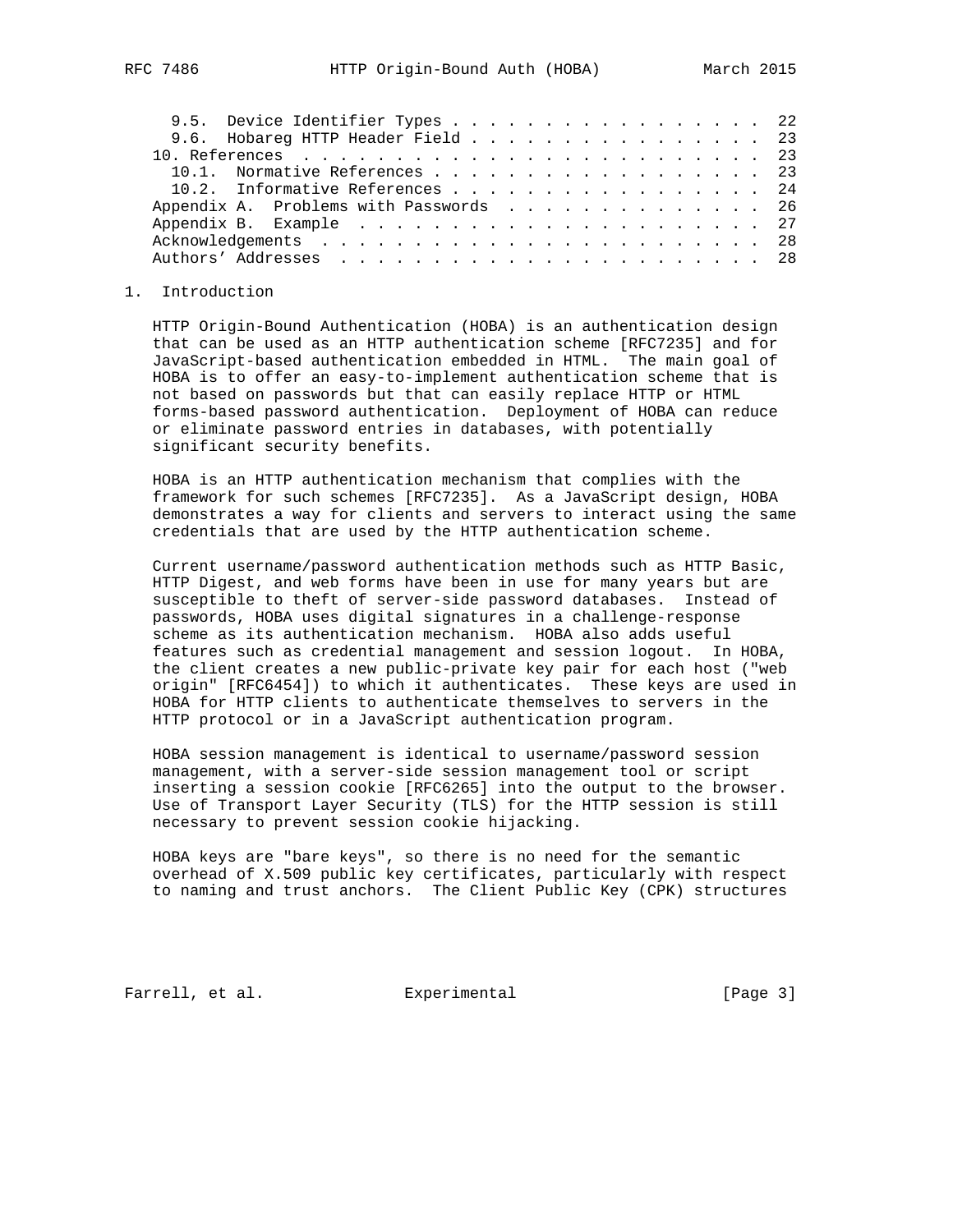in HOBA do not have any publicly visible identifier for the user who possesses the corresponding private key, nor the web origin with which the client is using the CPK.

 HOBA also defines some services that are needed for modern HTTP authentication:

- o Servers can bind a CPK with an identifier, such as an account name. Servers using HOBA define their own policies for binding CPKs with accounts during account registration.
- o Users are likely to use more than one device or User Agent (UA) for the same HTTP-based service, so HOBA gives a way to associate more than one CPK to the same account without having to register for each separately.
- o Logout features can be useful for UAs, so HOBA defines a way to close a current HTTP "session".
- o Digital signatures can be expensive to compute, so HOBA defines a way for HTTP servers to indicate how long a given challenge value is valid, and a way for UAs to fetch a fresh challenge at any time.

 Users are also likely to lose a private key, or the client's memory of which key pair is associated with which origin, such as when a user loses the computer or mobile device in which state is stored. HOBA does not define a mechanism for deleting the association between an existing CPK and an account. Such a mechanism can be implemented at the application layer.

 The HOBA scheme is far from new; for example, the basic idea is pretty much identical to the first two messages from "Mechanism R" on page 6 of [MI93], which predates HOBA by 20 years.

1.1. Interfacing to Applications (Cookies)

 HOBA can be used as a drop-in replacement for password-based user authentication schemes used in common web applications. The simplest way is to (re)direct the UA to a HOBA "Login" URL and for the response to a successful HTTP request containing a HOBA signature to set a session cookie [RFC6265]. Further interactions with the web application will then be secured via the session cookie, as is commonly done today.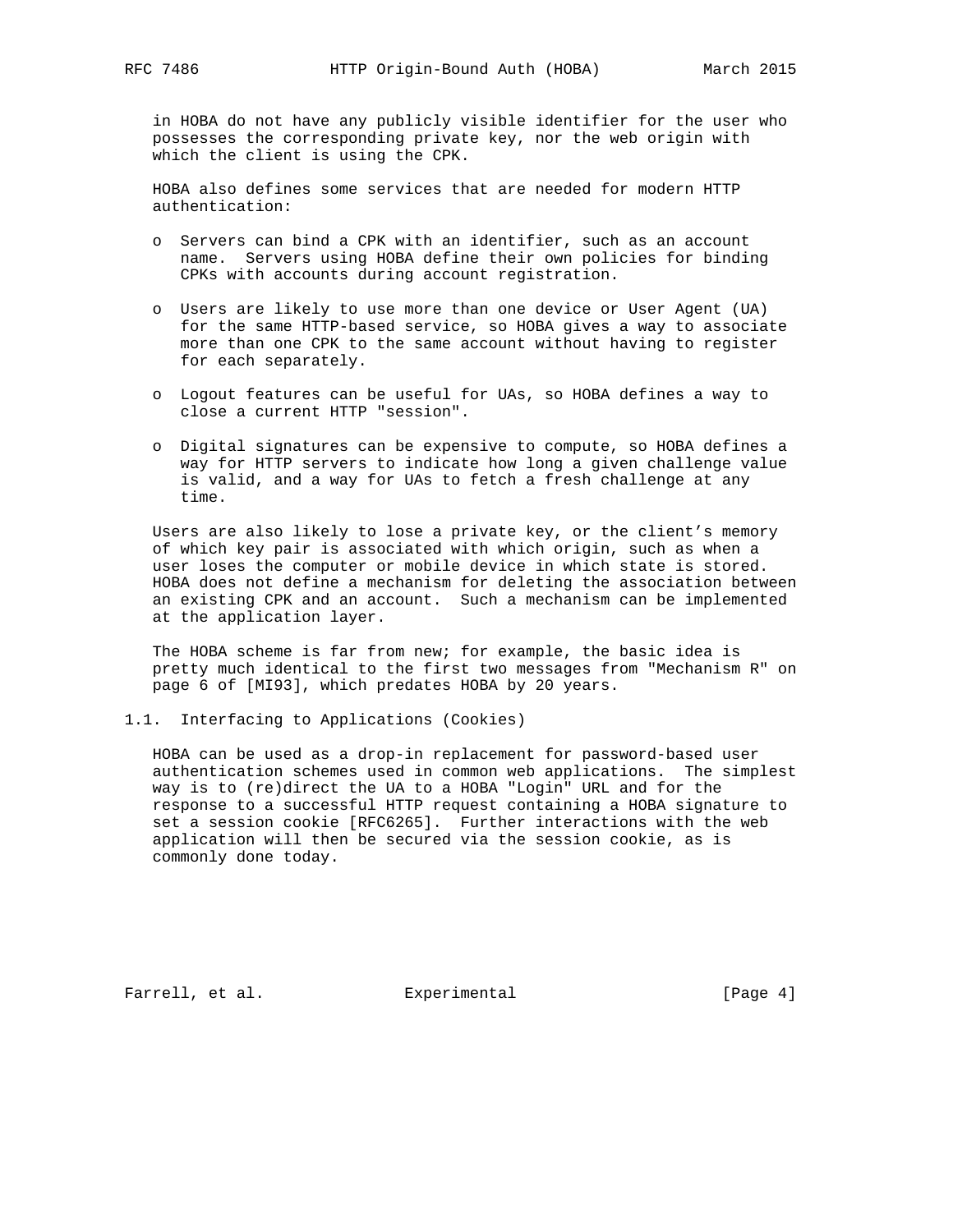While cookies are bearer tokens, and thus weaker than HOBA signatures, they are currently ubiquitously used. If non-bearer token session continuation schemes are developed in the future in the IETF or elsewhere, then those can interface to HOBA as easily as with any password-based authentication scheme.

## 1.2. Terminology

 The key words "MUST", "MUST NOT", "REQUIRED", "SHALL", "SHALL NOT", "SHOULD", "SHOULD NOT", "RECOMMENDED", "NOT RECOMMENDED", "MAY", and "OPTIONAL" in this document are to be interpreted as described in RFC 2119 [RFC2119].

 This specification uses the Augmented Backus-Naur Form (ABNF) notation of [RFC5234].

 Account: The term "account" is (loosely) used to refer to whatever data structure(s) the server maintains that are associated with an identity. That will contain at least one CPK and a web origin; it will also optionally include an HTTP "realm" as defined in the HTTP authentication specification [RFC7235]. It might also involve many other non-standard pieces of data that the server accumulates as part of account creation processes. An account may have many CPKs that are considered equivalent in terms of being usable for authentication, but the meaning of "equivalent" is really up to the server and is not defined here.

 Client public key (CPK): A CPK is the public key and associated cryptographic parameters needed for a server to validate a signature.

 HOBA-http: We use this term when describing something that is specific to HOBA as an HTTP authentication mechanism.

 HOBA-js: We use this term when describing something that is unrelated to HOBA-http but is relevant for HOBA as a design pattern that can be implemented in a browser in JavaScript.

User agent (UA): typically, but not always, a web browser.

 User: a person who is running a UA. In this document, "user" does not mean "user name" or "account name".

 Web client: the content and JavaScript code that run within the context of a single UA instance (such as a tab in a web browser).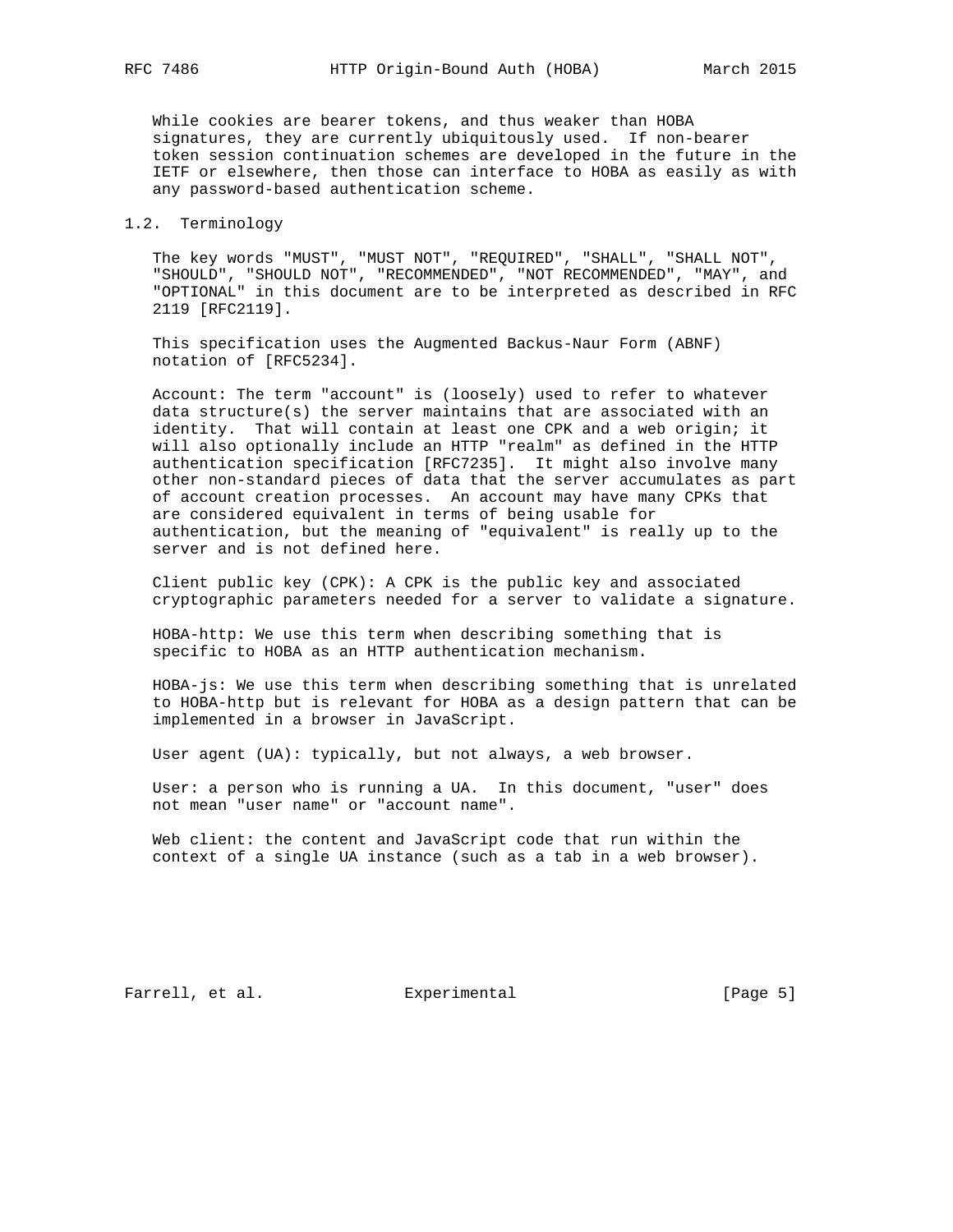1.3. Step-by-Step Overview of HOBA-http

 Step-by-step, a typical HOBA-http registration and authentication flow might look like this:

- 1. The client connects to the server and makes a request, and the server's response includes a WWW-Authenticate header field that contains the "HOBA" auth-scheme, along with associated parameters (see Section 3).
- 2. If the client was not already registered with the web origin and realm it is trying to access, the "joining" process is invoked (see Section 6.1). This creates a key pair and makes the CPK known to the server so that the server can carry out the account creation processes required.
- 3. The client uses the challenge from the HOBA auth-scheme parameters, along with other information it knows about the web origin and realm, to create and sign a HOBA to-be-signed (HOBA- TBS) string (see Section 2).
- 4. The client creates a HOBA client-result (HOBA-RES), using the signed HOBA-TBS for the "sig" value (see Section 2).
- 5. The client includes the Authorization header field in its next request, using the "HOBA" auth-scheme and putting the HOBA client-result in an auth-param named "result" (see Section 3).
- 6. The server authenticates the HOBA client-result (see Section 5.1).
- 7. Typically, the server's response includes a session cookie that allows the client to indicate its authentication state in future requests (see Section 1.1).
- 2. The HOBA Authentication Scheme

 A UA that implements HOBA maintains a list of web origins and realms. The UA also maintains one or more client credentials for each web origin/realm combination for which it has created a CPK.

 On receipt of a challenge (and optional realm) from a server, the client marshals a HOBA-TBS blob that includes a client generated nonce, the web origin, the realm, an identifier for the CPK, and the challenge string, and signs that blob with the private key corresponding to the CPK for that web origin. The formatting chosen

Farrell, et al. **Experimental** [Page 6]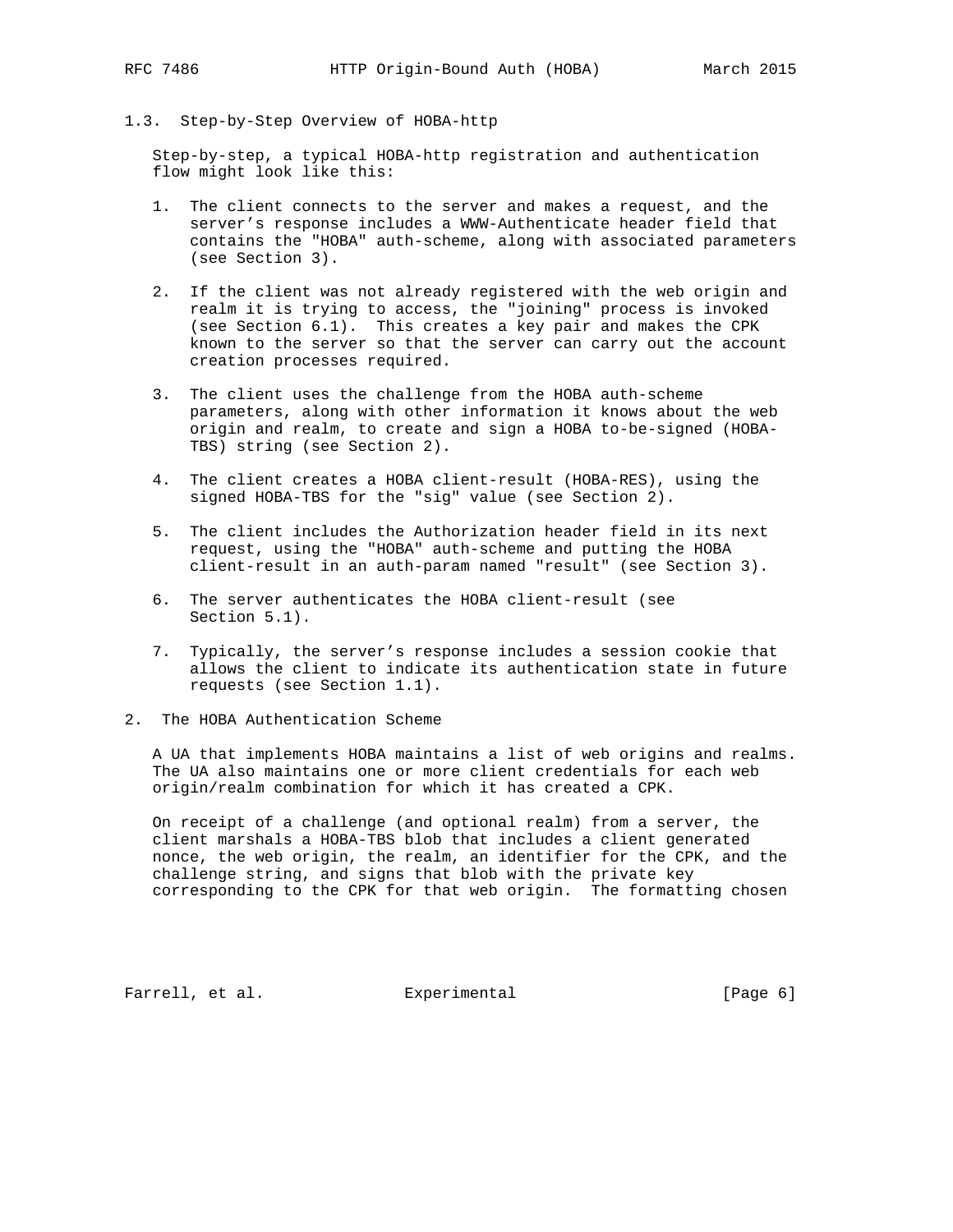for this TBS blob is chosen so as to make server-side signature verification as simple as possible for a wide range of current server tooling.

 Figure 1 specifies the ABNF for the signature input. The term "unreserved" means that the field does not have a specific format defined and allows the characters specified in Section 2.3 of [RFC3986].

 HOBA-TBS = len ":" nonce len ":" alg len ":" origin len ":" [ realm ] len ":" kid len ":" challenge len = 1\*DIGIT nonce = 1\*base64urlchars alg =  $1*2$ DIGIT origin = scheme "://" authority ":" port ; scheme, etc., are from RFC 3986 realm = unreserved ; realm is to be treated as in Section 2.2 of RFC 7235 kid = 1\*base64urlchars challenge = 1\*base64urlchars ; Characters for Base64URL encoding from Table 2 of RFC 4648 ; all of which are US-ASCII (see RFC 20) base64urlchars = %x30-39 ; Digits / %x41-5A ; Uppercase letters / %x61-7A ; Lowercase letters / "-" / "\_" / "=" ; Special characters

Figure 1: To-Be-Signed Data for HOBA

The fields above contain the following:

- o len: Each field is preceded by the number of octets of the following field, expressed as a decimal number in ASCII [RFC20]. Lengths are separated from field values by a colon character. So if a nonce with the value "ABCD" were used, then that would be preceeded by "4:" (see the example in Appendix B for details).
- o nonce: a random value chosen by the UA and MUST be base64url encoded before being included in the HOBA-TBS value. (base64url encoding is defined in [RFC4648]; guidelines for randomness are given in [RFC4086].) UAs MUST be able to use at least 32 bits of randomness in generating a nonce. UAs SHOULD be able to use 64 or more bits of randomness for nonces.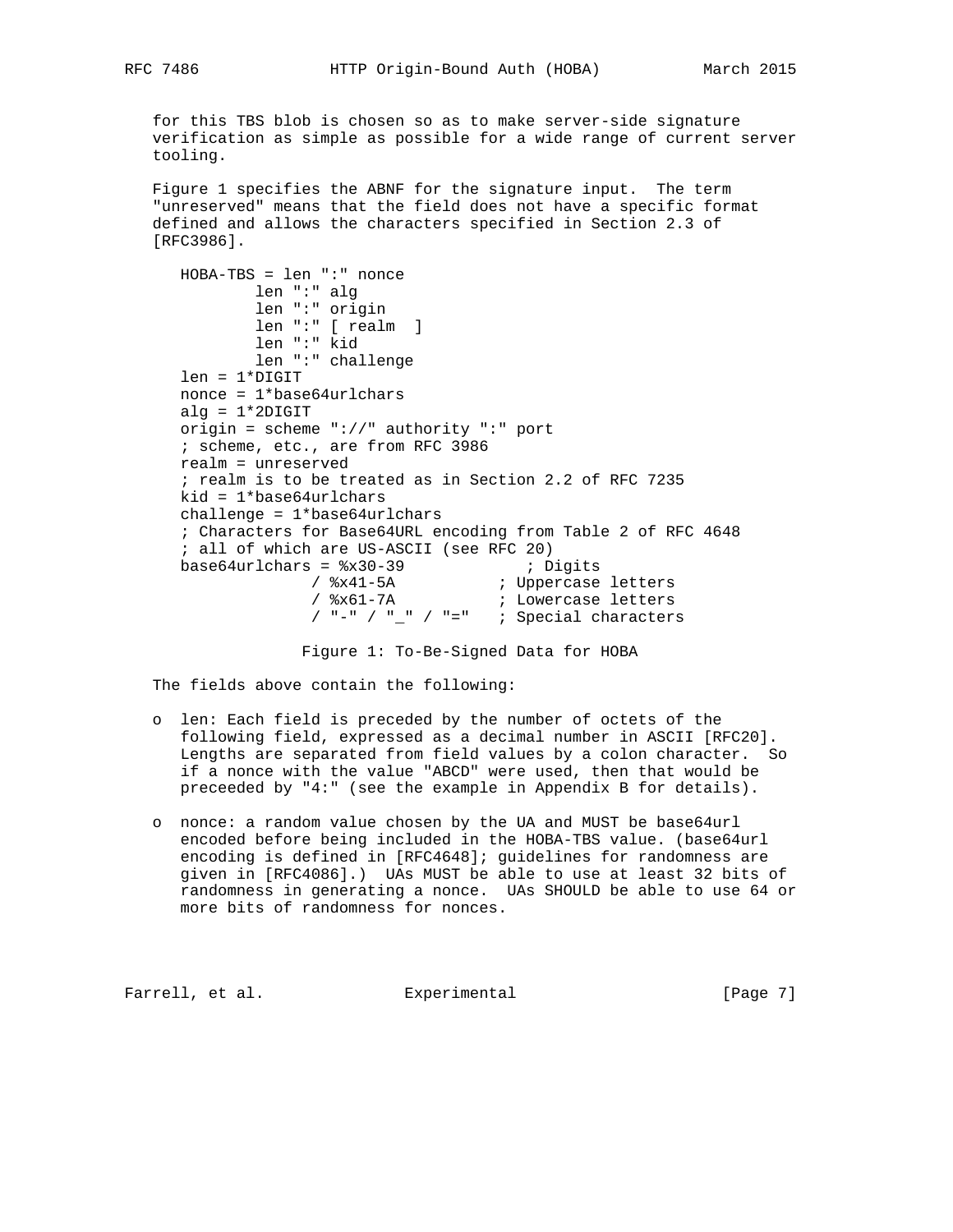- o alg: specifies the signature algorithm being used. See Section 7 for details of algorithm support requirements. The IANA registered algorithm values (see Section 9.3) are encoded as one or two-digit ASCII numbers. For example, RSA-SHA256 (number 0) is encoded as the ASCII character "0" (0x30), while a future algorithm registered as number 17 would be encoded as the ASCII characters "17" (0x3137).
- o origin: the web origin expressed as the concatenation of the scheme, authority, and port from [RFC3986]. These are not base64 encoded, as they will be most readily available to the server in plain text. For example, if accessing the URL "https://www.example.com:8080/foo", then the bytes input to the signature process will be "https://www.example.com:8080". There is no default for the port number, and the port number MUST be present.
- o realm: a string with the syntactic restrictions defined in [RFC7235]. If no realm is specified for this authentication, then this is absent but is preceeded by a length of zero ("0:"). Recall that both sides know when this needs to be there, independent of the encoding via a zero length.
- o kid: a key identifier. This MUST be a base64url-encoded value that is presented to the server in the HOBA client result (see below).
- o challenge: MUST be a base64url-encoded challenge value that the server chose to send to the client. The challenge MUST be chosen so that it is infeasible to guess and SHOULD be indistinguishable from (the base64url encoding of) a random string that is at least 128 bits long.

 The HOBA-TBS string is the input to the client's signing process but is not itself sent over the network since some fields are already inherent in the HTTP exchange. The challenge, however, is sent over the network so as to reduce the amount of state that needs to be maintained by servers. (One form of stateless challenge might be a ciphertext that the server decrypts and checks, but that is an implementation detail.) The value that is sent over the network by the UA is the HOBA "client result", which we now define.

 The HOBA "client result" is a dot-separated string that includes the signature and is sent in the HTTP Authorization header field value using the value syntax defined in Figure 2. The "sig" value is the base64url-encoded version of the binary output of the signing process. The kid, challenge, and nonce are as defined above and are also base64url encoded.

Farrell, et al. **Experimental** Experimental [Page 8]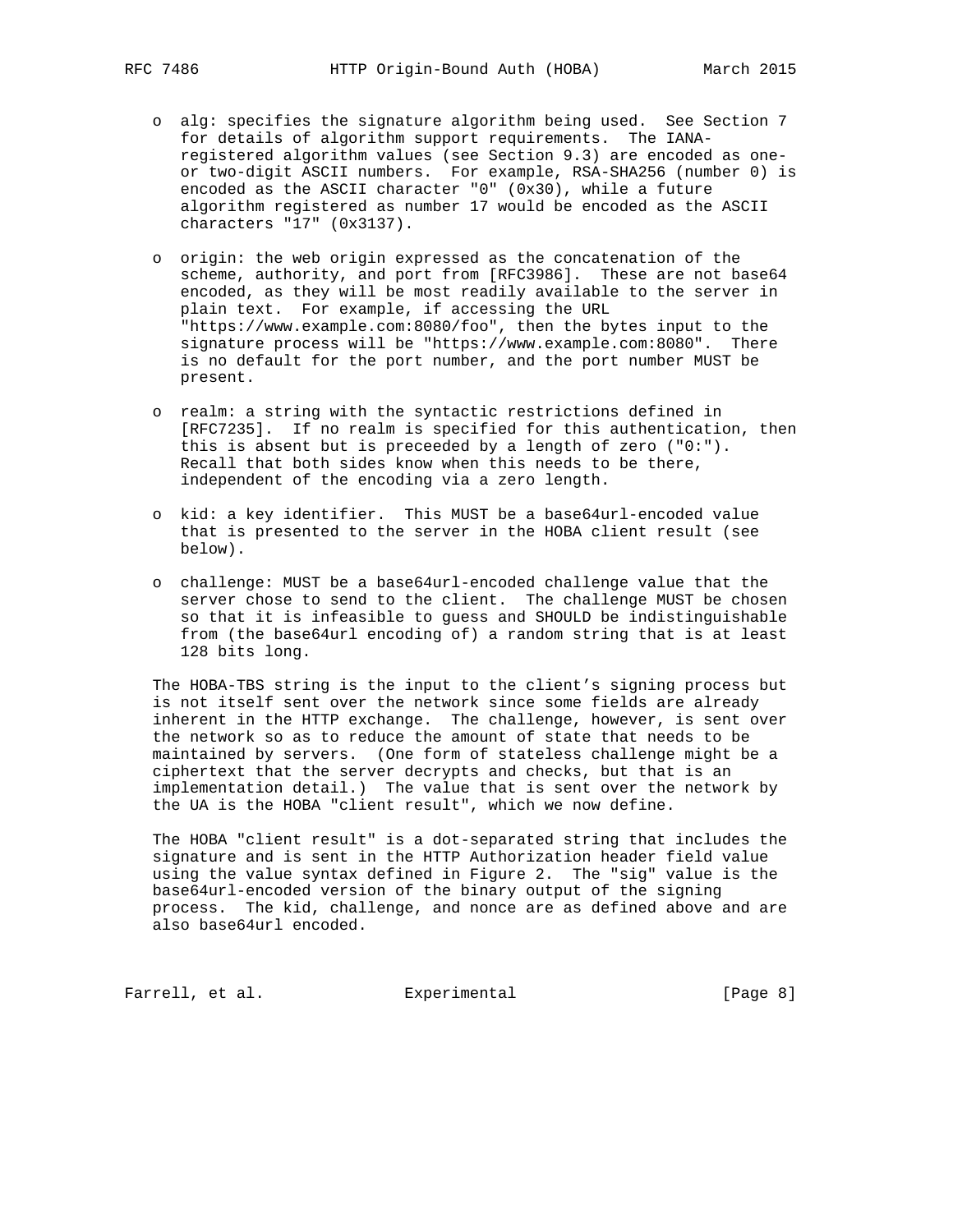HOBA-RES = kid "." challenge "." nonce "." sig sig = 1\*base64urlchars

Figure 2: HOBA Client Result Value

 If a malformed message of any kind is received by a server, the server MUST fail authentication. If a malformed message of any kind is received by a client, the client MUST abandon that authentication attempt. (The client is, of course, free to start another authentication attempt if it desires.)

3. Introduction to the HOBA-http Mechanism

 An HTTP server that supports HOBA authentication includes the "HOBA" auth-scheme value in a WWW-Authenticate header field when it wants the client to authenticate with HOBA. Note that the HOBA auth-scheme might not be the only one that the server includes in a WWW- Authenticate header.

 The HOBA scheme has two REQUIRED attributes (challenge and max-age) and one OPTIONAL attribute (realm):

- o The "challenge" attribute MUST be included. The challenge is the string made up of the base64url-encoded octets that the server wants the client to sign in its response. The challenge MUST be unique for every 401 HTTP response in order to prevent replay attacks from passive observers.
- o A "max-age" attribute MUST be included. It specifies the number of seconds from the time the HTTP response is emitted for which responses to this challenge can be accepted; for example, "max age: 10" would indicate ten seconds. If max-age is set to zero, then that means that only one signature will be accepted for this challenge.
- o A "realm" attribute MAY be included to indicate the scope of protection in the manner described in HTTP/1.1, Authentication [RFC7235]. The "realm" attribute MUST NOT appear more than once.

 When the "client response" is created, the UA encodes the HOBA client-result and returns that in the Authorization header. The client-result is a string matching the HOBA-RES production in Figure 2 as an auth-param with the name "result".

 The server MUST check the cryptographic correctness of the signature based on a public key it knows for the kid in the signatures, and if the server cannot do that, or if the signature fails cryptographic checks, then validation has failed. The server can use any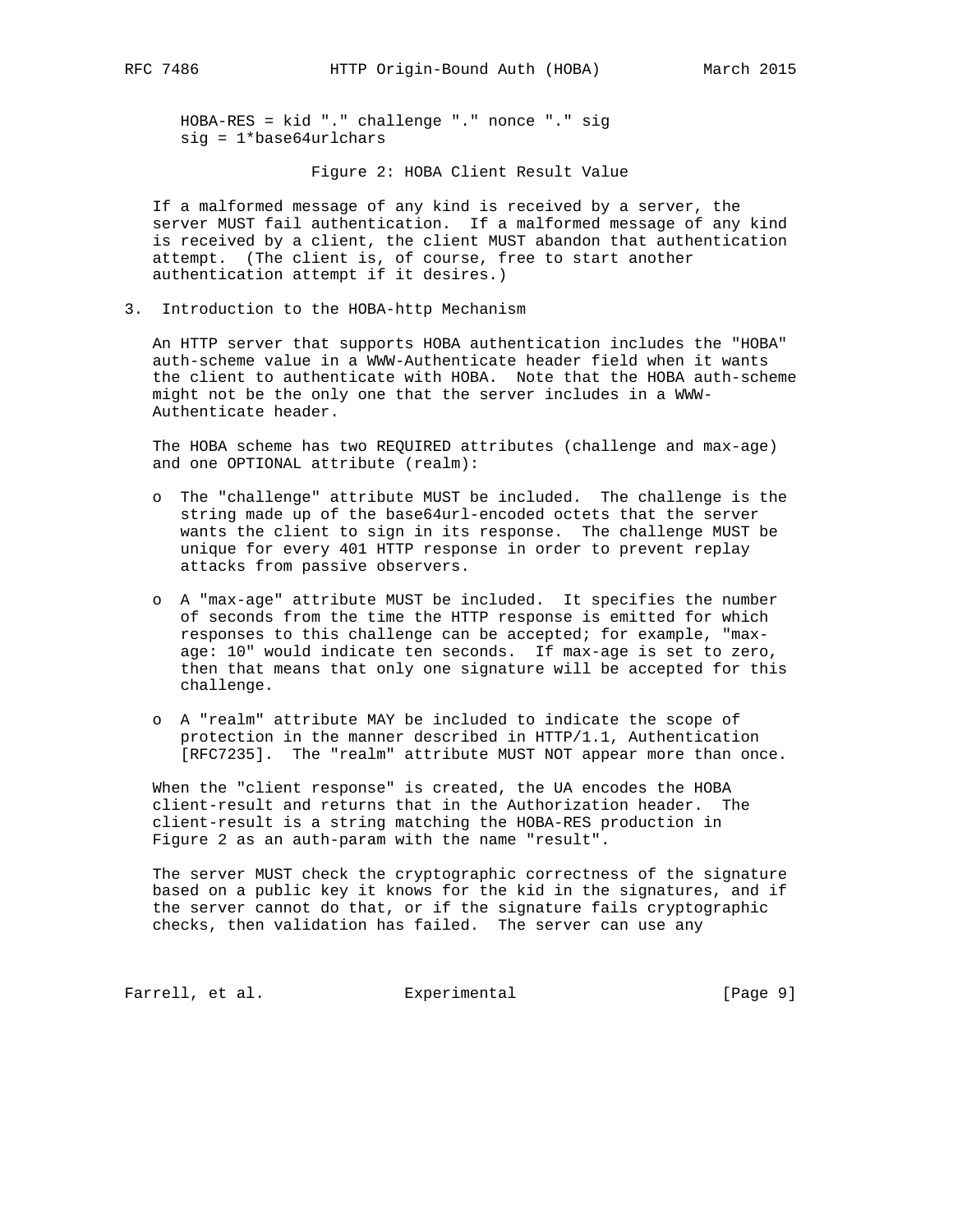additional mechanisms to validate the signature. If the validation fails, or if the server chooses to reject the signature for any reason whatsoever, the server fails the request with a 401 Unauthorized HTTP response.

 The server MUST check that the same web origin is used in all of the server's TLS server certificates, the URL being accessed, and the HOBA signature. If any of those checks fail, the server treats the signature as being cryptographically incorrect.

 Note that a HOBA signature is good for however long a non-zero max age parameter allows. This means that replay is possible within the time window specified by the "max-age" value chosen by the server. Servers can attempt to detect any such replay (via caching if they so choose) and MAY react to such replays by responding with a second (or subsequent) 401 HTTP response containing a new challenge.

 To optimize their use of challenges, UAs MAY prefetch a challenge value, for example, after (max-age)/2 seconds have elapsed, using the ".well-known/hoba/getchal" scheme described later in this document. This also allows for precalculation of HOBA signatures, if that is required in order to produce a responsive user interface.

4. Introduction to the HOBA-js Mechanism

 Web sites using JavaScript can also perform origin-bound authentication without needing to involve the HTTP layer and by inference not needing HOBA-http support in browsers. HOBA-js is not an on-the-wire protocol like HOBA-http is; instead, it is a design pattern that can be realized completely in JavaScript served in normal HTML pages.

 One thing that is highly desirable for HOBA-js is WebCrypto (see <http://www.w3.org/TR/WebCryptoAPI>), which is (at the time of writing) starting to see deployment. In lieu of WebCrypto, JavaScript crypto libraries can be employed with the known deficiencies of their pseudo-random number generators and the general immaturity of those libraries.

 Without Webcrypto, one element is required for HOBA-js; localStorage (see <http://www.w3.org/TR/webstorage/>) from HTML5 can be used for persistent key storage. For example, an implementation would store a dictionary account identifier as well as public key and private key tuples in the origin's localStorage for subsequent authentication requests. How this information is actually stored in localStorage is an implementation detail. This type of key storage relies on the security properties of the same-origin policy that localStorage enforces. See the security considerations for discussion about

Farrell, et al. Experimental [Page 10]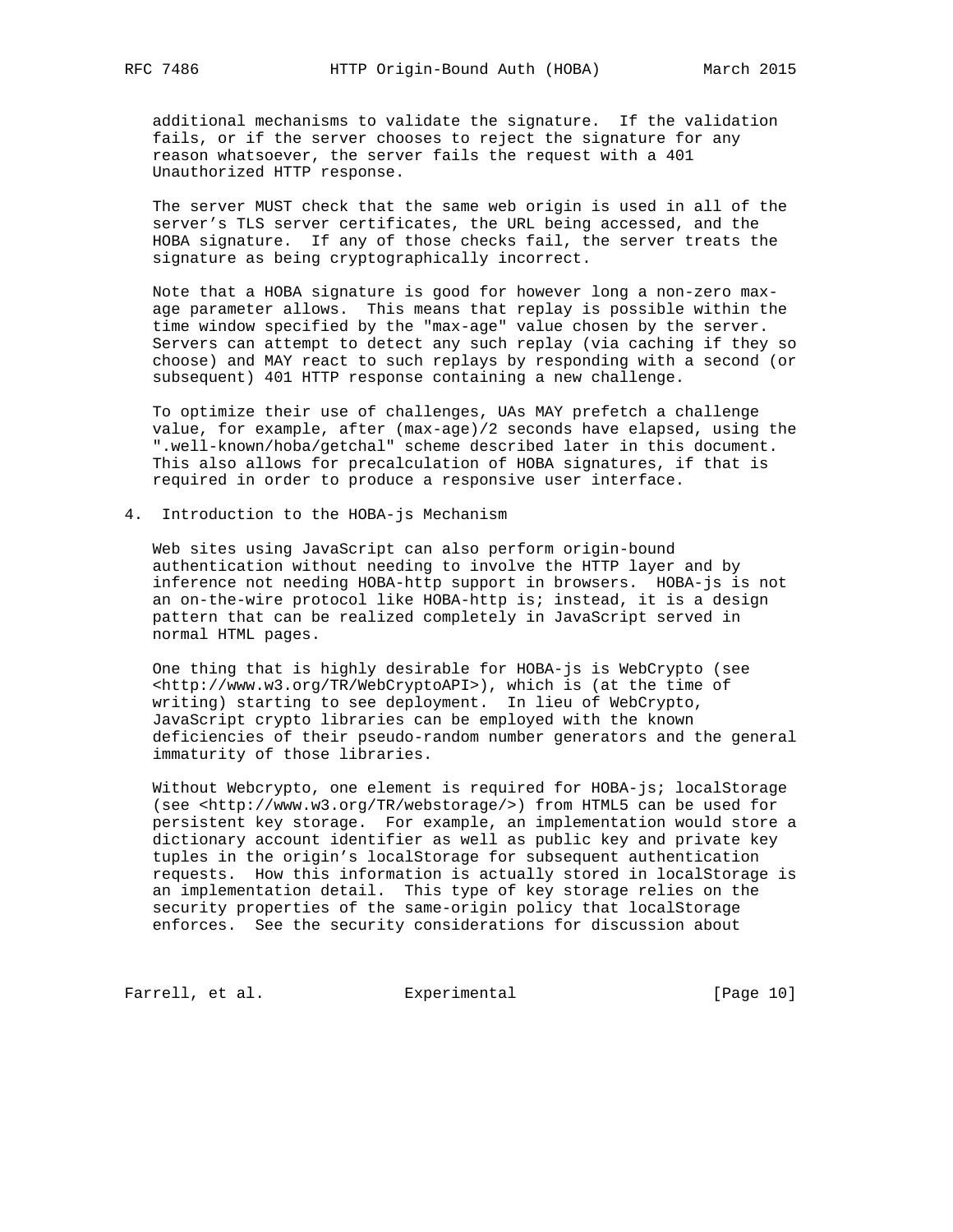attacks on localStorage. Note that IndexedDB (see <http://www.w3.org/TR/IndexedDB/>) is an alternative to localStorage that can also be used here and that is used by WebCrypto.

 Because of JavaScript's same-origin policy, scripts from subdomains do not have access to the same localStorage that scripts in their parent domains do. For larger or more complex sites, this could be an issue that requires enrollment into subdomains, which could be difficult for users. One way to get around this is to use session cookies because they can be used across subdomains. That is, with HOBA-js, the user might log in using a single well-known domain, and then session cookies are used whilst the user navigates around the site.

5. HOBA's Authentication Process

 This section describes how clients and servers use HOBA for authentication. The interaction between an HTTP client and HTTP server using HOBA happens in three phases: the CPK preparation phase, the signing phase, and the authentication phase. This section also covers the actions that give HOBA features similar to today's password-based schemes.

5.1. CPK Preparation Phase

 In the CPK preparation phase, the client determines if it already has a CPK for the web origin with which it needs to authenticate. If the client has a CPK, the client will use it; if the client does not have a CPK, it generates one in anticipation of the server asking for one.

5.2. Signing Phase

 In the signing phase, the client connects to the server, the server asks for HOBA-based authentication, and the client authenticates by signing a blob of information as described in the previous sections.

5.3. Authentication Phase

 The authentication phase is completely dependent on the policies and practices of the server. That is, this phase involves no standardized protocol in HOBA-http; in HOBA-js, there is no suggested interaction template.

 In the authentication phase, the server uses the key identifier (kid) to determine the CPK from the signing phase and decides if it recognizes the CPK. If the server recognizes the CPK, the server may finish the client authentication process.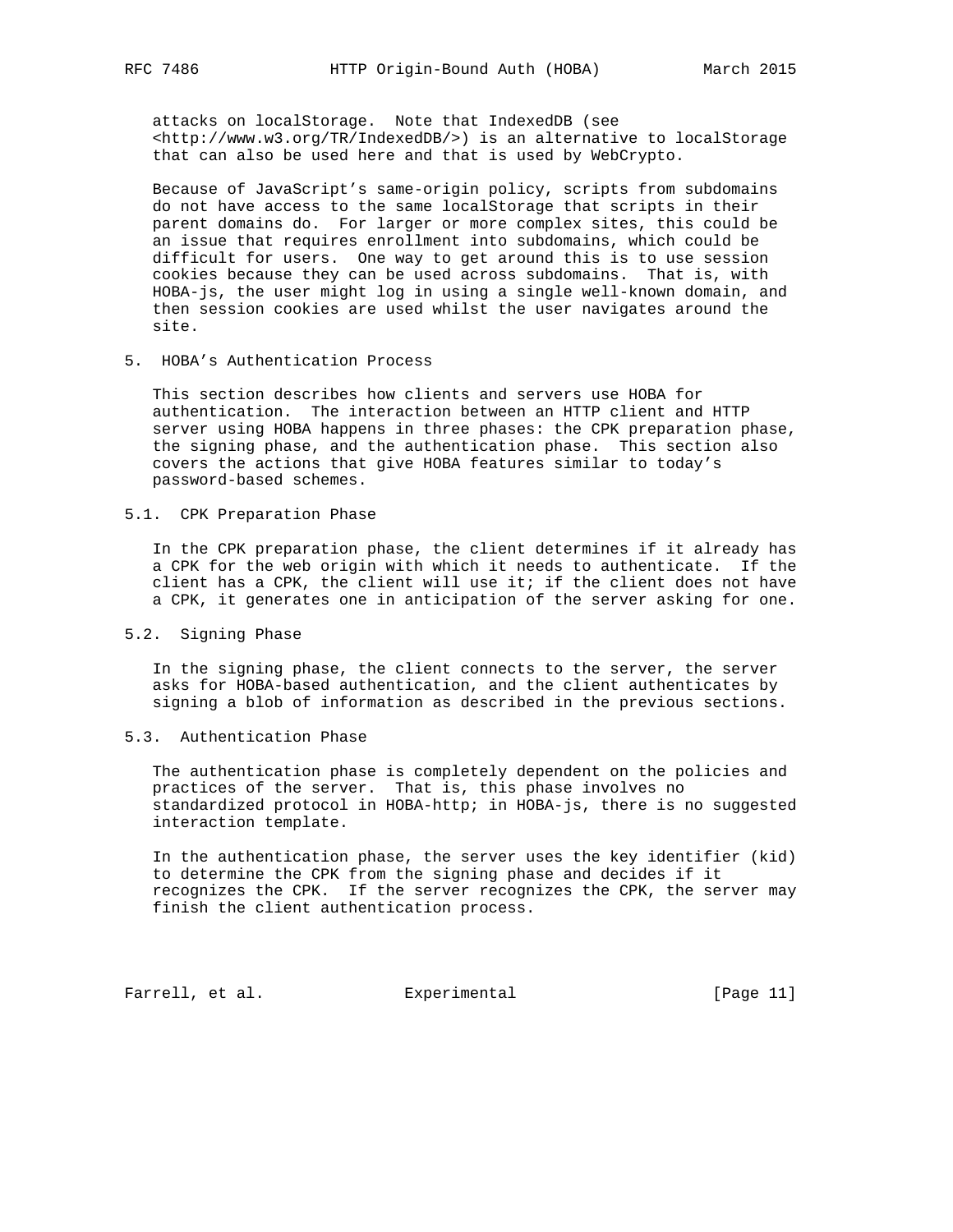If this stage of the process involves additional information for authentication, such as asking the user which account she wants to use (in the case where a UA is used for multiple accounts on a site), the server can prompt the user for account identifying information, or the user could choose based on HTML offered by the server before the 401 response is triggered. None of this is standardized: it all follows the server's security policy and session flow. At the end of this, the server probably assigns or updates a session cookie for the client.

 During the authentication phase, if the server cannot determine the correct CPK, it could use HTML and JavaScript to ask the user if they are really a new user or want to associate this new CPK with another CPK. The server can then use some out-of-band method (such as a confirmation email round trip, SMS, or a UA that is already enrolled) to verify that the "new" user is the same as the already-enrolled one. Thus, logging in on a new UA is identical to logging in with an existing account.

 If the server does not recognize the CPK, the server might send the client through either a join or login-new-UA (see below) process. This process is completely up to the server and probably entails using HTML and JavaScript to ask the user some questions in order to assess whether or not the server wants to give the client an account. Completion of the joining process might require confirmation by email, SMS, CAPTCHA, and so on.

 Note that there is no necessity for the server to initiate a joining or login process upon completion of the signing phase. Indeed, the server may desire to challenge the UA even for unprotected resources and set a session cookie for later use in a join or login process as it becomes necessary. For example, a server might only want to offer an account to someone who had been to a few pages on the web site; in such a case, the server could use the CPK from an associated session cookie as a way of building reputation for the user until the server wants the user to join.

6. Other Parts of the HOBA Process

 The authentication process is more than just the act of authentication. In password-based authentication and HOBA, there are other processes that are needed both before and after an authentication step. This section covers those processes. Where possible, it combines practices of HOBA-http and HOBA-js; where that is not possible, the differences are called out.

Farrell, et al. Experimental [Page 12]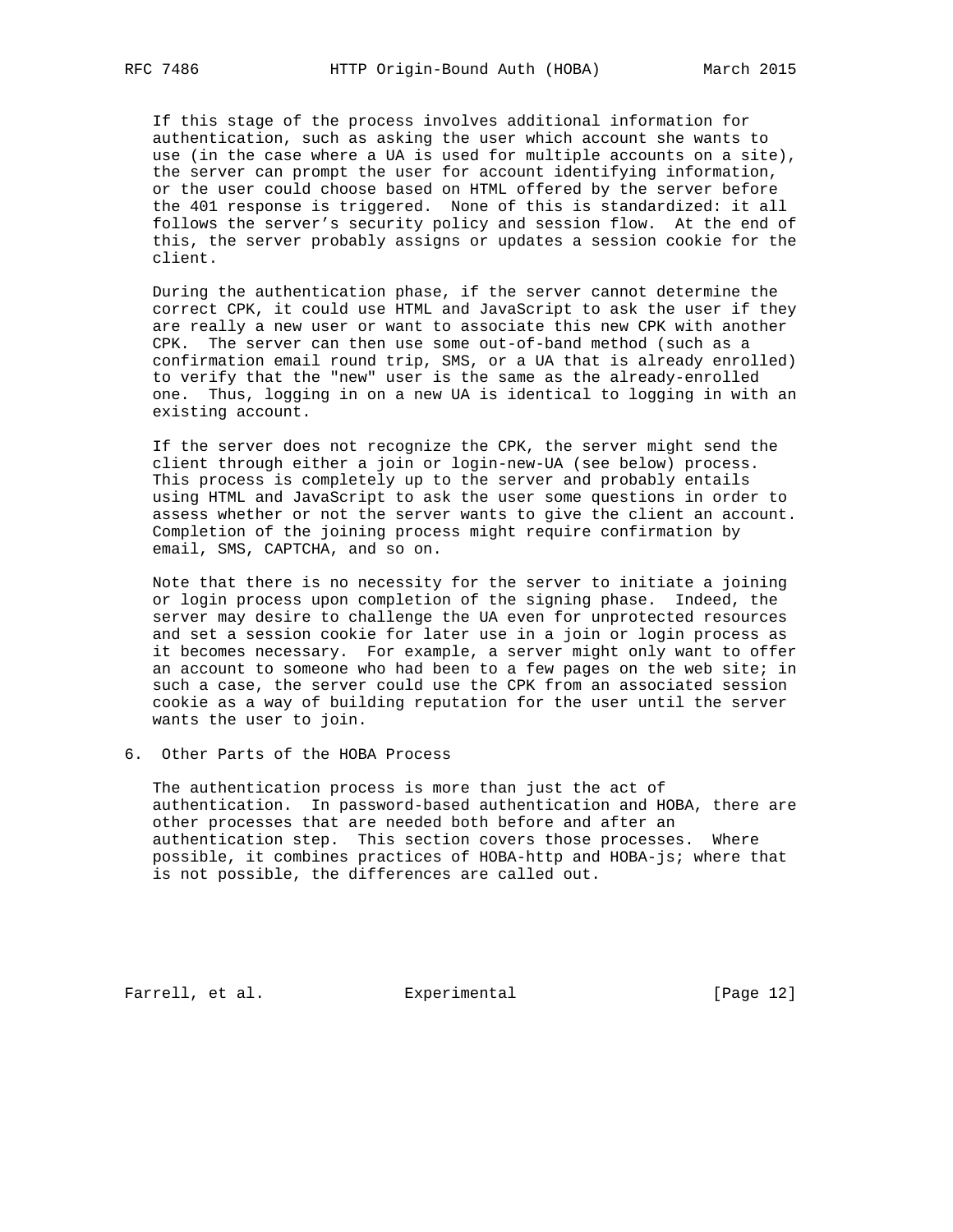All HOBA interactions other than those defined in Section 5 MUST be performed in TLS-protected sessions [RFC5246]. If the current HTTP traffic is not running under TLS, a new session is started before any of the actions described here are performed.

 HOBA-http uses a well-known URI [RFC5785] "hoba" as a base URI for performing many tasks: "https://www.example.com/.well-known/hoba". These URIs are based on the name of the host that the HTTP client is accessing.

 There are many use cases for these URLs to redirect to other URLs: a site that does registration through a federated site, a site that only does registration under HTTPS, and so on. Like any HTTP client, HOBA-http clients have to be able to handle redirection of these requests. However, as that would potentially cause security issues when a re-direct brings the client to a different web origin, servers implementing HOBA-http SHOULD NOT redirect to a different web origin from below ".well-known/hoba" URLs. The above is considered sufficient to allow experimentation with HOBA, but if at some point HOBA is placed on the Standards Track, then a full analysis of off origin redirections would need to be documented.

#### 6.1. Registration

 Normally, a registration (also called "joining") is expected to happen after a UA receives a 401 response for a web origin and realm (for HOBA-http) or on demand (for HOBA-js) for which it has no associated CPK. The process of registration for a HOBA account on a server is relatively lightweight. The UA generates a new key pair and associates it with the web origin/realm in question.

 Note that if the UA has a CPK associated with the web origin, but not for the realm concerned, then a new registration is REQUIRED. If the server did not wish for that outcome, then it ought to use the same or no realm.

 The registration message for HOBA-http is sent as a POST message to the URL ".well-known/hoba/register" with an HTML form (x-www-form encoded, see <http://www.w3.org/TR/2014/REC-html5-20141028/<br>forms.html#url-encoded-form-data>), described below. The forms.html#url-encoded-form-data>), described below. registration message for HOBA-js can be in any format specified by the server, but it could be the same as the one described here for HOBA-http. It is up to the server to decide what kind of user interaction is required before the account is finally set up. When the server's chosen registration flow is completed successfully, the server MUST add a Hobareg HTTP header (see Section 6.1.1) to the HTTP response message that completes the registration flow.

Farrell, et al. Experimental [Page 13]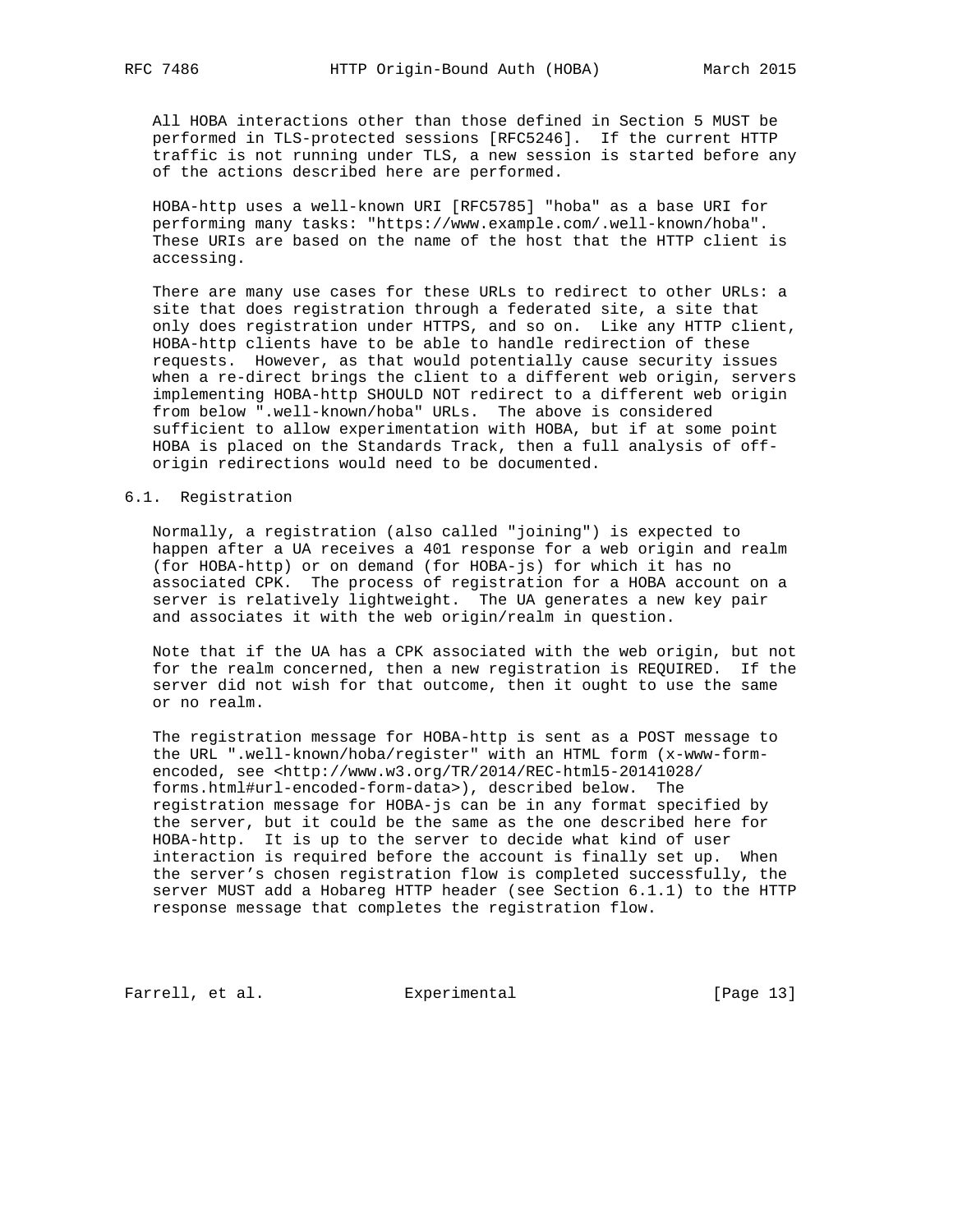The registration message sent to the server has one mandatory field (pub) and some optional fields that allow the UA to specify the type and value of key and device identifiers that the UA wishes to use.

- o pub: a mandatory field containing the Privacy Enhanced Mail (PEM) formatted public key of the client. See Appendix C of [RFC6376] for an example of how to generate this key format.
- o kidtype: contains the type of key identifier. This is a numeric value intended to contain one of the values from Section 9.4. If this is not present, then the mandatory-to-implement hashed public key option MUST be used.
- o kid: contains the key identifier as a base64url-encoded string that is of the type indicated in the kidtype. If the kid is a hash of a public key, then the correct (base64url-encoded) hash value MUST be provided and the server SHOULD check that and refuse the registration if an incorrect value was supplied.
- o didtype: specifies a kind of device identifier intended to contain one of the values from Section 9.5. If absent, then the "string" form of device identifier defined in Section 9.5 MUST be used.
- o did: a UTF-8 string that specifies the device identifier. This can be used to help a user be confident that authentication has worked, e.g., following authentication, some web content might say "You last logged in from device 'did' at time T."

 Note that replay of registration (and other HOBA) messages is quite possible. That, however, can be counteracted if challenge freshness is ensured. See Section 2 for details. Note also that with HOBA http, the HOBA signature does not cover the POST message body. If that is required, then HOBA-JS may be a better fit for registration and other account management actions.

## 6.1.1. Hobareg Definition

 Since registration can often be a multi-step process, e.g., requiring a user to fill in contact details, the initial response to the HTTP POST message defined above may not be the end of the registration process even though the HTTP response has a 200 OK status. This creates an issue for the UA since, during the registration process (e.g., while dealing with interstitial pages), the UA doesn't yet know whether the CPK is good for that web origin or not.

 For this reason, the server MUST add a header field to the response message when the registration has succeeded in order to indicate the new state. The header to be used is "Hobareg", and the value when

Farrell, et al. **Experimental** [Page 14]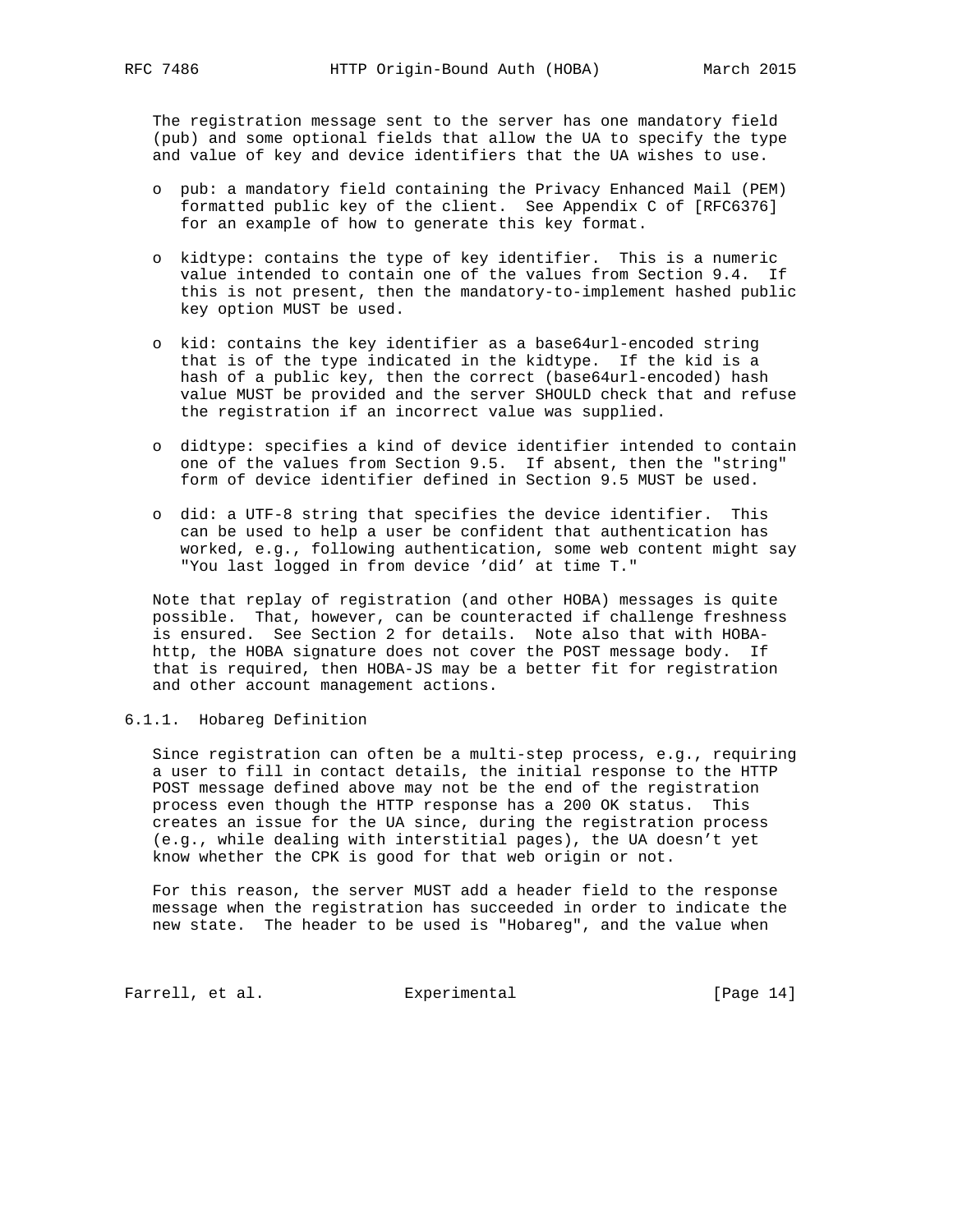registration has succeeded is to be "regok". When registration is in an intermediate state (e.g., on an HTTP response for an interstitial page), the server MAY add this header with a value of "reginwork". See Section 9.6 for the relevant IANA registration of this header field.

 For interstitial pages, the client MAY include a HOBA Authorization header. This is not considered a "MUST", as that might needlessly complicate client implementations, but is noted here in case a server implementer assumes that all registration messages contain a HOBA Authorization header.

Hobareg-val = "regok" / "reginwork"

Figure 3: Hobareg Header Field Definition

 Figure 3 provides an ABNF definition for the values allowed in the Hobareg header field. Note that these (and the header field name) are case insensitive. Section 8.3.1 of [RFC7231] calls for documenting the following details for this new header field:

- o Only one single value is allowed in a Hobareg header field. Should more than one (a list) be encountered, or any other ABNF invalid value, that SHOULD be interpreted as being the same as "reginwork".
- o The Hobareg header field can only be used in HTTP responses.
- o Since Hobareg is only meant for responses, it ought not appear in requests.
- o The HTTP response code does affect the interpretation of Hobareg. Registration is only considered to have succeeded if the regok value is seen in a 2xx response. 4xx and other errors mean that registration has failed regardless of the value of Hobareg seen. The request method has no influence on the interpretation of Hobareg.
- o Intermediaries never insert, delete, or modify a Hobareg header field.
- o As a response-only header field, it is not appropriate to list a Hobareg in a Vary response header field.
- o Hobareg is allowed in trailers.
- o As a response-only header field, Hobareg will not be preserved across re-directs.

Farrell, et al. **Experimental** [Page 15]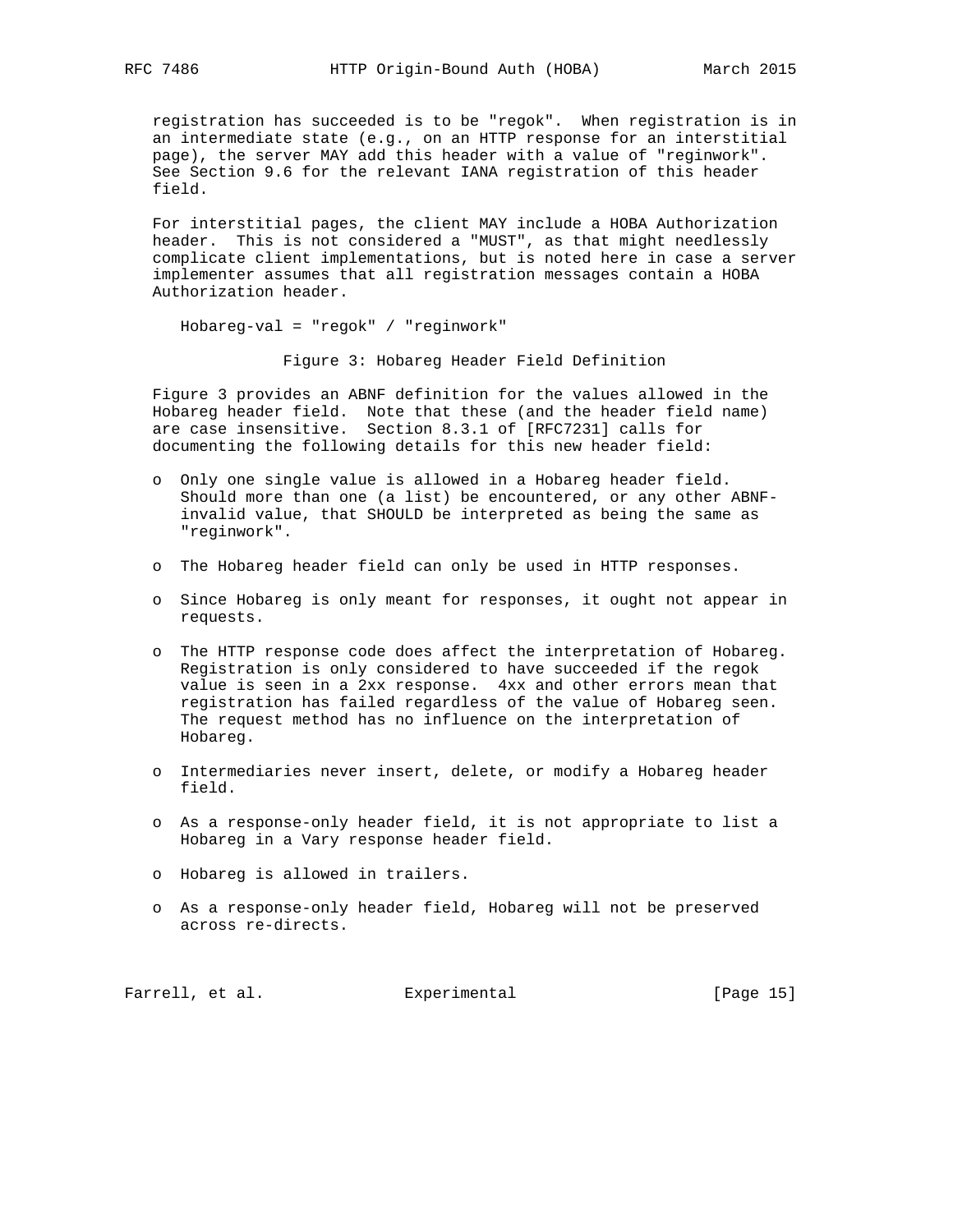o Hobareg itself discloses little security- or privacy-sensitive information. If an attacker can somehow detect that a Hobareg header field is being added, then that attacker would know that the UA is in the process of registration, which could be significant. However, it is likely that the set of messages between the UA and server would expose this information in many cases, regardless of whether or not TLS is used. Using TLS is still, however, a good plan.

## 6.2. Associating Additional Keys to an Existing Account

 From the user perspective, the UA having a CPK for a web origin will often appear to be the same as having a way to sign in to an account at that web site. Since users often have more than one UA, and since the CPKs are, in general, UA specific, that raises the question of how the user can sign in to that account from different UAs. And from the server perspective, that turns into the question of how to safely bind different CPKs to one account. In this section, we describe some ways in which this can be done, as well as one way in which this ought not be done.

 Note that the context here is usually that the user has succeeded in registering with one or more UAs (for the purposes of this section, we call this "the first UA" below) and can use HOBA with those, and the user is now adding another UA. The newest UA might or might not have a CPK for the site in question. Since it is in fact trivial, we assume that the site is able to put in place some appropriate, quicker, easier registration for a CPK for the newest UA. The issue then becomes one of binding the CPK from the newest UA with those of other UAs bound to the account.

6.2.1. Moving Private Keys

 It is common for a user to have multiple UAs and to want all those UAs to be able to authenticate to a single account. One method to allow a user who has an existing account to be able to authenticate on a second device is to securely transport the private and public keys and the origin information from the first device to the second. If this approach is taken, then there is no impact on the HOBA-http or HOBA-js, so this is a pure UA implementation issue and not discussed further.

6.2.2. Human-Memorable One-Time Password (Don't Do This One)

 It will be tempting for implementers to use a human-memorable One- Time Password (OTP) in order to "authenticate" binding CPKs to the same account. The workflow here would likely be something along the lines of some server administrative utility generating a human-

Farrell, et al. Experimental [Page 16]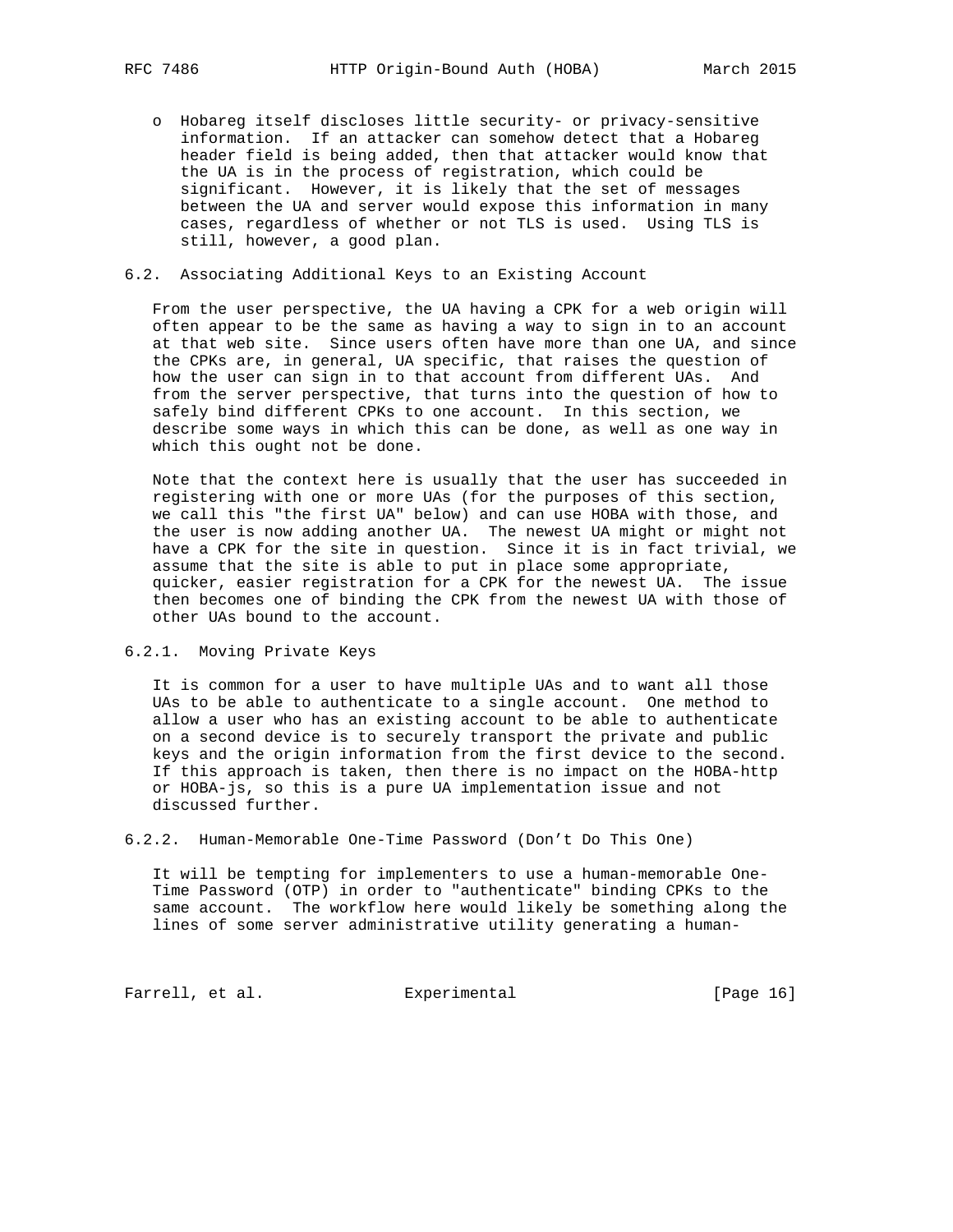memorable OTP such as "1234" and sending that to the user out of band for the user to enter at two web pages, each authenticated via the relevant CPK. While this seems obvious enough and could even be secure enough in some limited cases, we consider that this is too risky to use in the Internet, and so servers SHOULD NOT provide such a mechanism. The reason this is so dangerous is that it would be trivial for an automated client to guess such tokens and "steal" the binding intended for some other user. At any scale, there would always be some in-process bindings so that even with only a trickle of guesses (and hence not being detectable via message volume), an attacker would have a high probability of succeeding in registering a binding with the attacker's CPK.

This method of binding CPKs together is therefore NOT RECOMMENDED.

#### 6.2.3. Out-of-Band URL

 One easy binding method is to simply provide a web page where, using the first UA, the user can generate a URL (containing some "unguessable" cryptographically generated value) that the user then later dereferences on the newest UA. The user could email that URL to herself, for example, or the web server accessed at the first UA could automatically do that.

 Such a URL SHOULD contain at least the equivalent of 128 bits of randomness.

# 6.3. Logging Out

 The user can tell the server it wishes to log out. With HOBA-http, this is done by sending a HOBA-authenticated POST message to the URL ".well-known/hoba/logout" on the site in question. The UA SHOULD also delete session cookies associated with the session so that the user's state is no longer "logged in."

 The server MUST NOT allow TLS session resumption for any logged out session.

 The server SHOULD also revoke or delete any cookies associated with the session.

## 6.4. Getting a Fresh Challenge

 The UA can get a "fresh" challenge from the server. In HOBA-http, it sends a POST message to ".well-known/hoba/getchal". If successful, the response MUST contain a fresh (base64url-encoded) HOBA challenge for this origin in the body of the response. Whitespace in the response MUST be ignored.

Farrell, et al. Experimental [Page 17]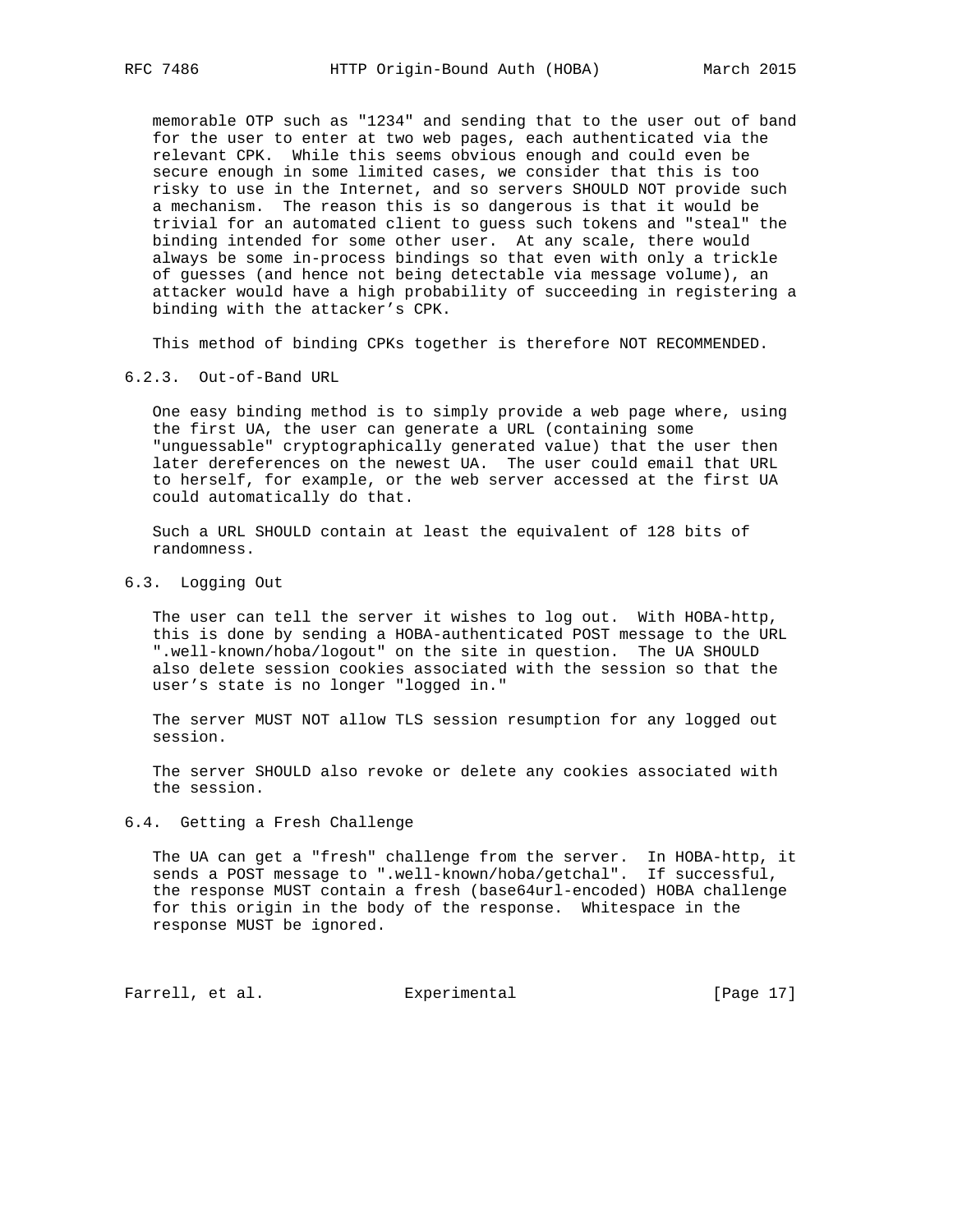## 7. Mandatory-to-Implement Algorithms

 RSA-SHA256 MUST be supported. HOBA implementations MUST use RSA- SHA256 if it is provided by the underlying cryptographic libraries. RSA-SHA1 MAY be used. RSA modulus lengths of at least 2048 bits SHOULD be used. RSA indicates the RSASSA-PKCS1-v1\_5 algorithm defined in Section 8.2 of [RFC3447], and SHA-1 and SHA-256 are defined in [SHS]. Keys with moduli shorter than 2048 bits SHOULD only be used in cases where generating 2048-bit (or longer) keys is impractical, e.g., on very constrained or old devices.

# 8. Security Considerations

 Binding my CPK with someone else's account would be fun and profitable so SHOULD be appropriately hard. In particular, URLs or other values generated by the server as part of any CPK binding process MUST be hard to guess, for whatever level of difficulty is chosen by the server. The server SHOULD NOT allow a random guess to reveal whether or not an account exists.

 If key binding was server selected, then a bad actor could bind different accounts belonging to the user from the network with possible bad consequences, especially if one of the private keys was compromised somehow.

 When the max-age parameter is not zero, then a HOBA signature has a property that is like a bearer token for the relevant number of seconds: it can be replayed for a server-selected duration. Similarly, for HOBA-js, signatures might be replayable depending on the specific implementation. The security considerations of [RFC6750] therefore apply in any case where the HOBA signature can be replayed. Server administrators can set the max-age to the minimum acceptable value in such cases, which would often be expected to be just a few seconds. There seems to be no reason to ever set the max age more than a few minutes; the value ought also decrease over time as device capabilities improve. The administrator will most likely want to set the max-age to something that is not too short for the slowest signing device that is significant for that site.

## 8.1. Privacy Considerations

 HOBA does, to some extent, impact privacy and could be considered to represent a super-cookie to the server or to any entity on the path from UA to HTTP server that can see the HOBA signature. This is because we need to send a key identifier as part of the signature and that will not vary for a given key. For this reason, and others, it is strongly RECOMMENDED to only use HOBA over server-authenticated TLS and to migrate web sites using HOBA to only use "https" URLs.

Farrell, et al. Experimental [Page 18]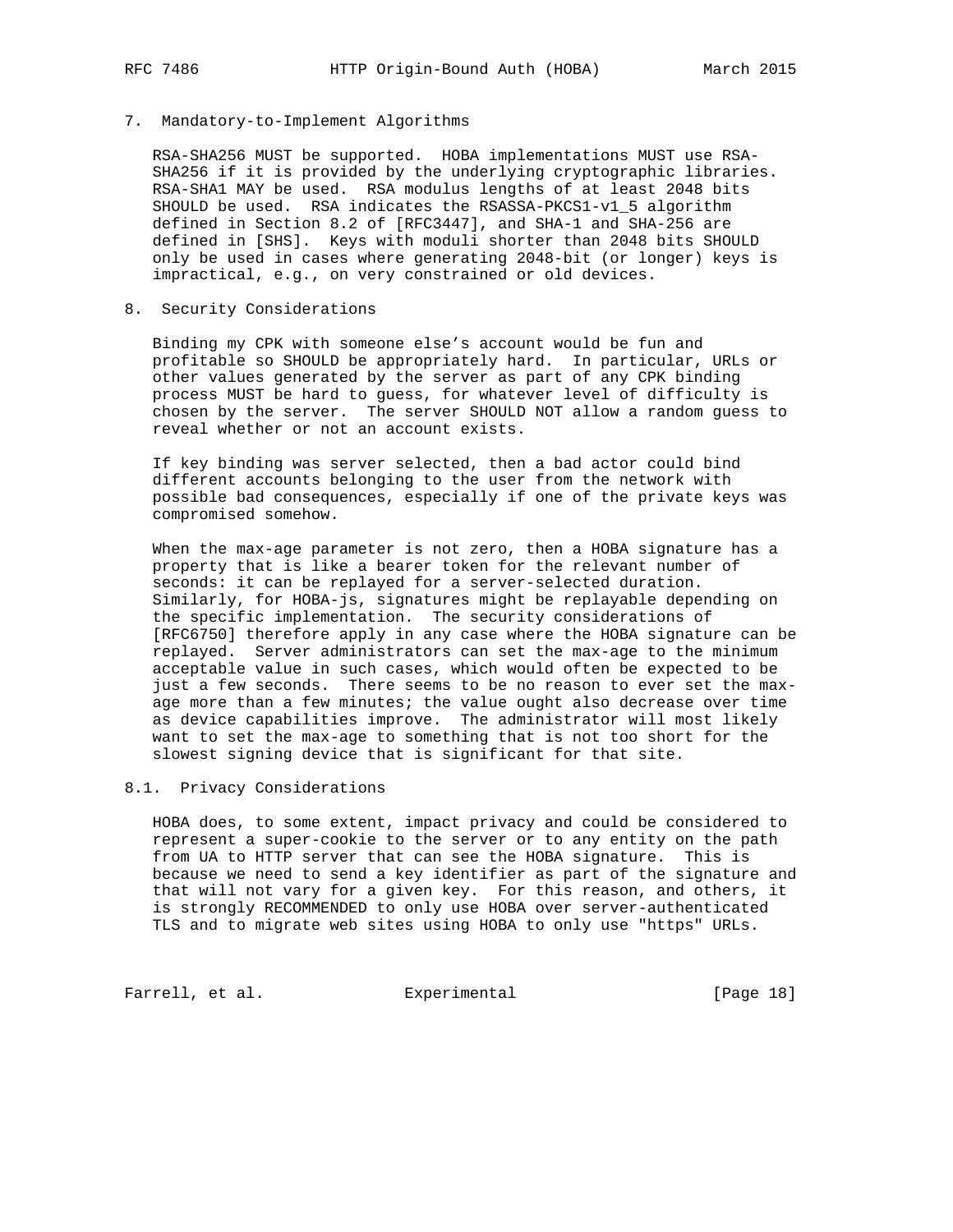UAs SHOULD provide users a way to manage their CPKs. Ideally, there would be a way for a user to maintain their HOBA details for a site while at the same time deleting other site information such as cookies or non-HOBA HTML5 localStorage. However, as this is likely to be complex, and appropriate user interfaces counterintuitive, we expect that UAs that implement HOBA will likely treat HOBA information as just some more site data that would disappear should the user choose to "forget" that site.

 Device identifiers are intended to specify classes of device in a way that can assist with registration and with presentation to the user of information about previous sessions, e.g., last login time. Device identifier types MUST NOT be privacy sensitive, with values that would allow tracking a user in unexpected ways. In particular, using a device identifier type that is analogous to the International Mobile Equipment Identifier (IMEI) would be a really bad idea and is the reason for the "MUST NOT" above. In that case, "mobile phone" could be an acceptable choice.

 If possible, implementations ought to encourage the use of device identifier values that are not personally identifying except for the user concerned; for example, "Alice's mobile" is likely to be chosen and is somewhat identifying, but "Alice's phone: UUID 1234-5567- 89abc-def0" would be a very bad choice.

## 8.2. localStorage Security for JavaScript

 The use of localStorage (likely with a non-WebCrypto implementation of HOBA-js) will undoubtedly be a cause for concern. localStorage uses the same-origin model that says that the scheme, domain, and port define a localStorage instance. Beyond that, any code executing will have access to private keying material. Of particular concern are Cross-Site Scripting (XSS) attacks, which could conceivably take the keying material and use it to create UAs under the control of an attacker. XSS attacks are, in reality, devastating across the board since they can and do steal credit card information, passwords, perform illicit acts, etc. It's not evident that we are introducing unique threats from which cleartext passwords don't already suffer.

 Another source of concern is local access to the keys. That is, if an attacker has access to the UA itself, they could snoop on the key through a JavaScript console or find the file(s) that implement localStorage on the host computer. Again, it's not clear that we are worse in this regard because the same attacker could get at browser password files, etc., too. One possible mitigation is to encrypt the keystore with a password/PIN that the user supplies. This may sound counterintuitive, but the object here is to keep passwords off of

Farrell, et al. Experimental [Page 19]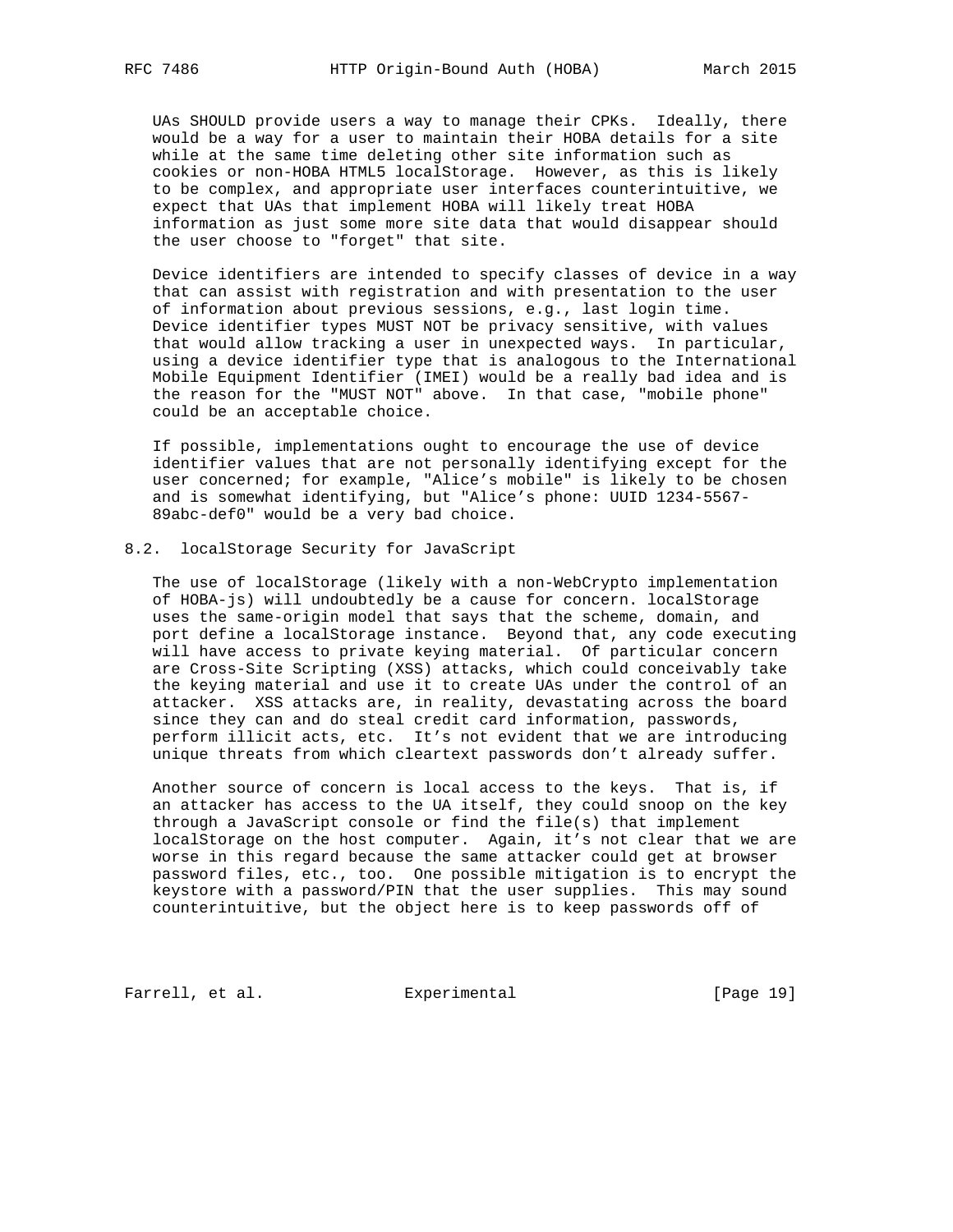servers to mitigate the multiplier effect of a large-scale compromise (e.g., [ThreatReport]) because of shared passwords across sites.

 It's worth noting that HOBA uses asymmetric keys and not passwords when evaluating threats. As various password database leaks have shown, the real threat of a password breach is not just to the site that was breached, it's also to all of the sites on which a user used the same password. That is, the collateral damage is severe because password reuse is common. Storing a password in localStorage would also have a similar multiplier effect for an attacker, though perhaps on a smaller scale than a server-side compromise: one successful crack gains the attacker potential access to hundreds if not thousands of sites the user visits. HOBA does not suffer from that attack multiplier since each asymmetric key pair is unique per site/UA/user.

8.3. Multiple Accounts on One User Agent

 A shared UA with multiple accounts is possible if the account identifier is stored along with the asymmetric key pair binding them to one another. Multiple entries can be kept, one for each account, and selected by the current user. This, of course, is fraught with the possibility for abuse, since a server is potentially enrolling the device for a long period and the user may not want to have to be responsible for the credential for that long. To alleviate this problem, the user could request that the credential be erased from the browser. Similarly, during the enrollment phase, a user could request that the key pair only be kept for a certain amount of time or that it not be stored beyond the current browser session. However, all such features really ought to be part of the operating system or platform and not part of a HOBA implementation, so those are not discussed further.

8.4. Injective Mapping for HOBA-TBS

 The repeated length fields in the HOBA-TBS structure are present in order to ensure that there is no possibility that the catenation of different input values can cause confusion that might lead to an attack, either against HOBA as specified here, or else an attack against some other protocol that reused this to-be-signed structure. Those fields ensure that the mapping from input fields to the HOBA- TBS string is an injective mapping.

Farrell, et al. Experimental [Page 20]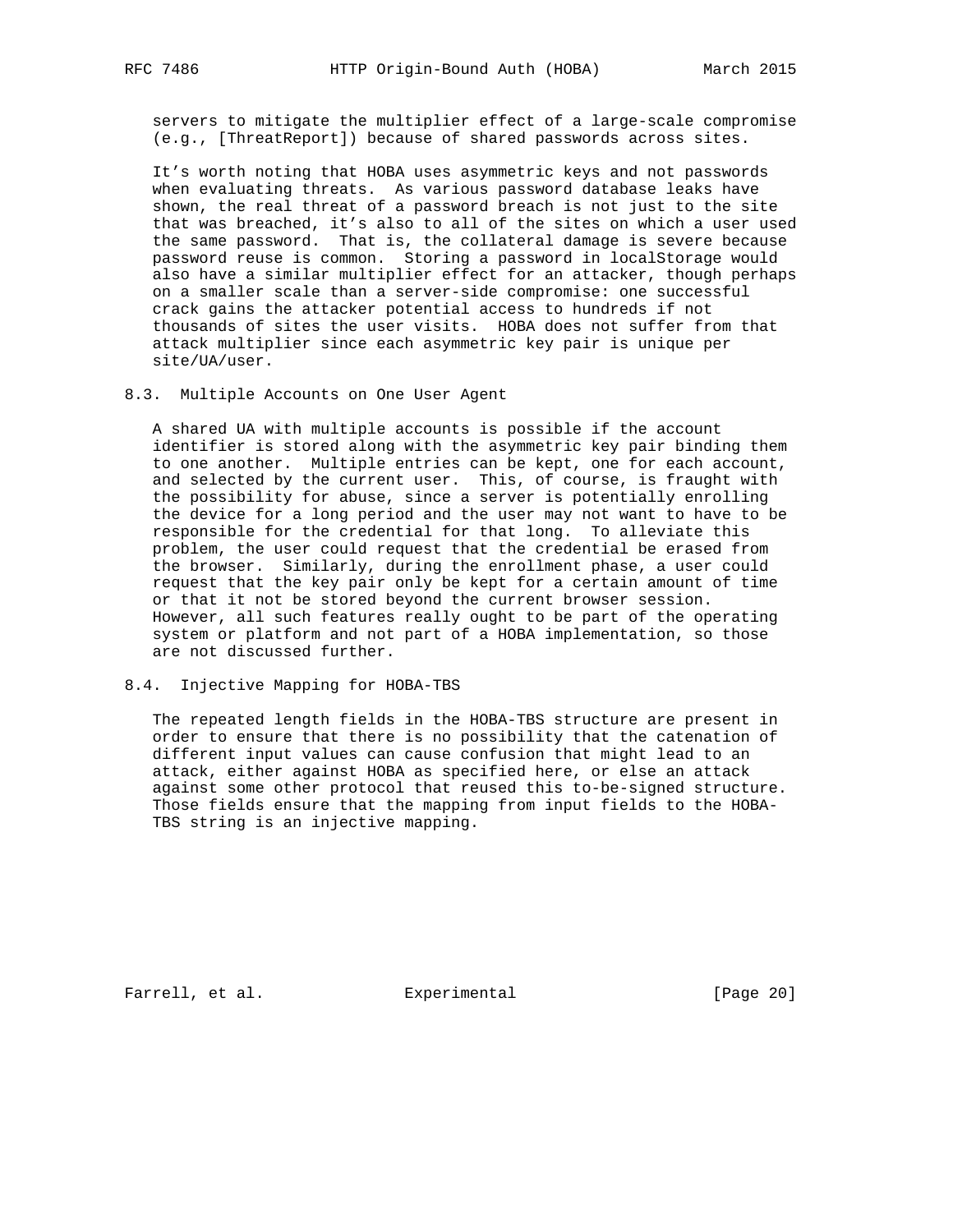## 9. IANA Considerations

 IANA has made registrations and created new registries as described below.

 All new registries have been placed beneath a new "HTTP Origin-Bound Authentication (HOBA) Parameters" category.

9.1. HOBA Authentication Scheme

 A new scheme has been registered in the HTTP Authentication Scheme Registry as follows:

Authentication Scheme Name: HOBA

Reference: Section 3 of RFC 7486

 Notes (optional): The HOBA scheme can be used with either HTTP servers or proxies. When used in response to a 407 Proxy Authentication Required indication, the appropriate proxy authentication header fields are used instead, as with any other HTTP authentication scheme.

9.2. .well-known URI

 A new .well-known URI has been registered in the Well-Known URIs registry as described below.

URI Suffix: hoba

Change Controller: IETF

Reference: Section 6 of RFC 7486

Related Information: N/A

9.3. Algorithm Names

 A new HOBA signature algorithms registry has been created as follows, with Specification Required as the registration procedure. New HOBA signature algorithms SHOULD be in use with other IETF Standards Track protocols before being added to this registry.

| Number | Meaning    | Reference |  |  |  |  |  |
|--------|------------|-----------|--|--|--|--|--|
|        |            |           |  |  |  |  |  |
|        | RSA-SHA256 | RFC 7486  |  |  |  |  |  |
|        | RSA-SHA1   | RFC 7486  |  |  |  |  |  |
|        |            |           |  |  |  |  |  |

Farrell, et al. Experimental [Page 21]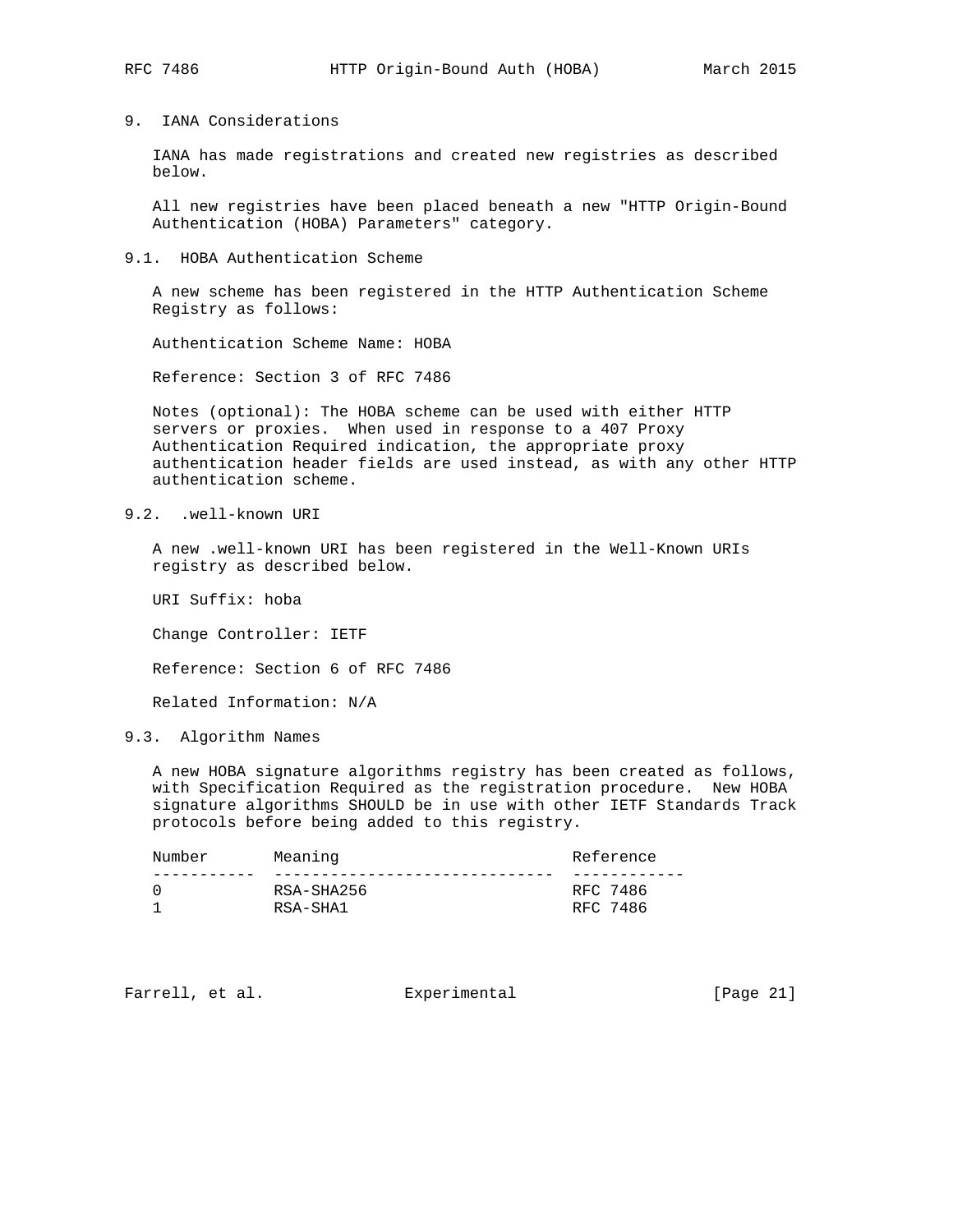RSA is defined in Section 8.2 of [RFC3447], and SHA-1 and SHA-256 are defined in [SHS].

 For this registry, the number column should contain a small positive integer. Following the ABNF in Figure 1, the maximum value for this is decimal 99.

9.4. Key Identifier Types

 A new HOBA Key Identifier Types registry has been created as follows, with Specification Required as the registration procedure.

| Number | Meaning                       | Reference |  |  |  |  |
|--------|-------------------------------|-----------|--|--|--|--|
|        | a hashed public key           | [RFC6698] |  |  |  |  |
|        | a URI                         | [RFC3986] |  |  |  |  |
|        | an unformatted string, at the | RFC 7486  |  |  |  |  |
|        | user's/UA's whim              |           |  |  |  |  |

 For the number 0, hashed public keys are as done in DNS-Based Authentication of Named Entities (DANE) [RFC6698].

 For this registry, the number column should contain a small positive integer.

9.5. Device Identifier Types

 A new HOBA Device Identifier Types registry has been created as follows, with Specification Required as the registration procedure.

 The designated expert for this registry is to carefully pay attention to the notes on this field in Section 8.1, in particular, the "MUST NOT" stated therein.

| Number | Meaning                                                    | Reference |
|--------|------------------------------------------------------------|-----------|
|        |                                                            |           |
|        | an unformatted string, at the RFC 7486<br>user's/UA's whim |           |

 For this registry, the number column should contain a small positive integer.

Farrell, et al. Experimental [Page 22]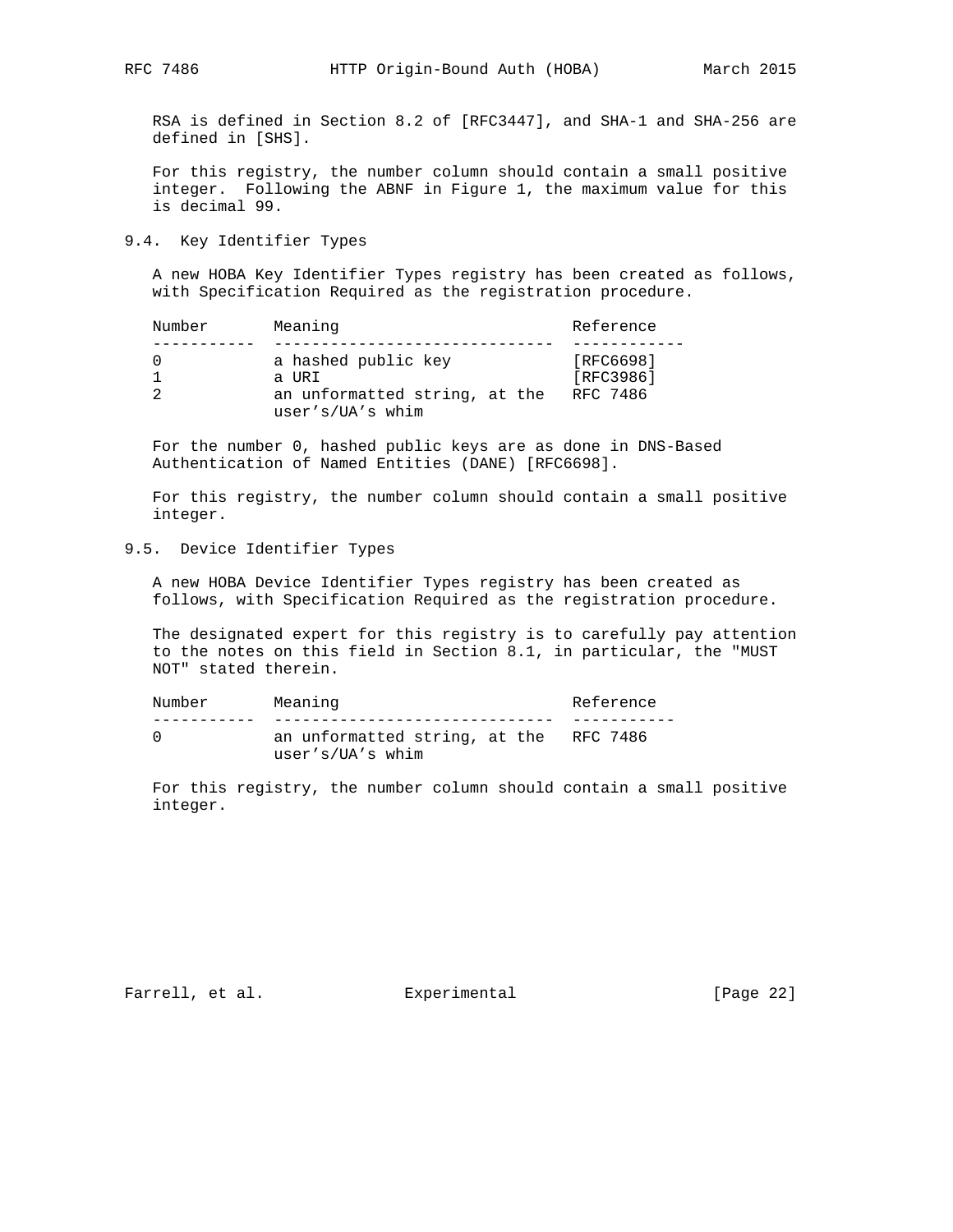9.6. Hobareg HTTP Header Field

 A new identifier has been registered in the Permanent Message Header Field Names registry as described below.

Header Field Name: Hobareg

Protocol: http (RFC 7230)

Status: experimental

Author/Change controller: IETF

Reference: Section 6.1.1 of RFC 7486

Related information: N/A

- 10. References
- 10.1. Normative References
	- [RFC20] Cerf, V., "ASCII format for network interchange", STD 80, RFC 20, October 1969, <http://www.rfc-editor.org/info/rfc20>.
	- [RFC2119] Bradner, S., "Key words for use in RFCs to Indicate Requirement Levels", BCP 14, RFC 2119, March 1997, <http://www.rfc-editor.org/info/rfc2119>.
	- [RFC3447] Jonsson, J. and B. Kaliski, "Public-Key Cryptography Standards (PKCS) #1: RSA Cryptography Specifications Version 2.1", RFC 3447, February 2003, <http://www.rfc-editor.org/info/rfc3447>.
	- [RFC3986] Berners-Lee, T., Fielding, R., and L. Masinter, "Uniform Resource Identifier (URI): Generic Syntax", STD 66, RFC 3986, January 2005, <http://www.rfc-editor.org/info/rfc3986>.
	- [RFC4648] Josefsson, S., "The Base16, Base32, and Base64 Data Encodings", RFC 4648, October 2006, <http://www.rfc-editor.org/info/rfc4648>.
	- [RFC5234] Crocker, D., Ed. and P. Overell, "Augmented BNF for Syntax Specifications: ABNF", STD 68, RFC 5234, January 2008, <http://www.rfc-editor.org/info/rfc5234>.

Farrell, et al. **Experimental** [Page 23]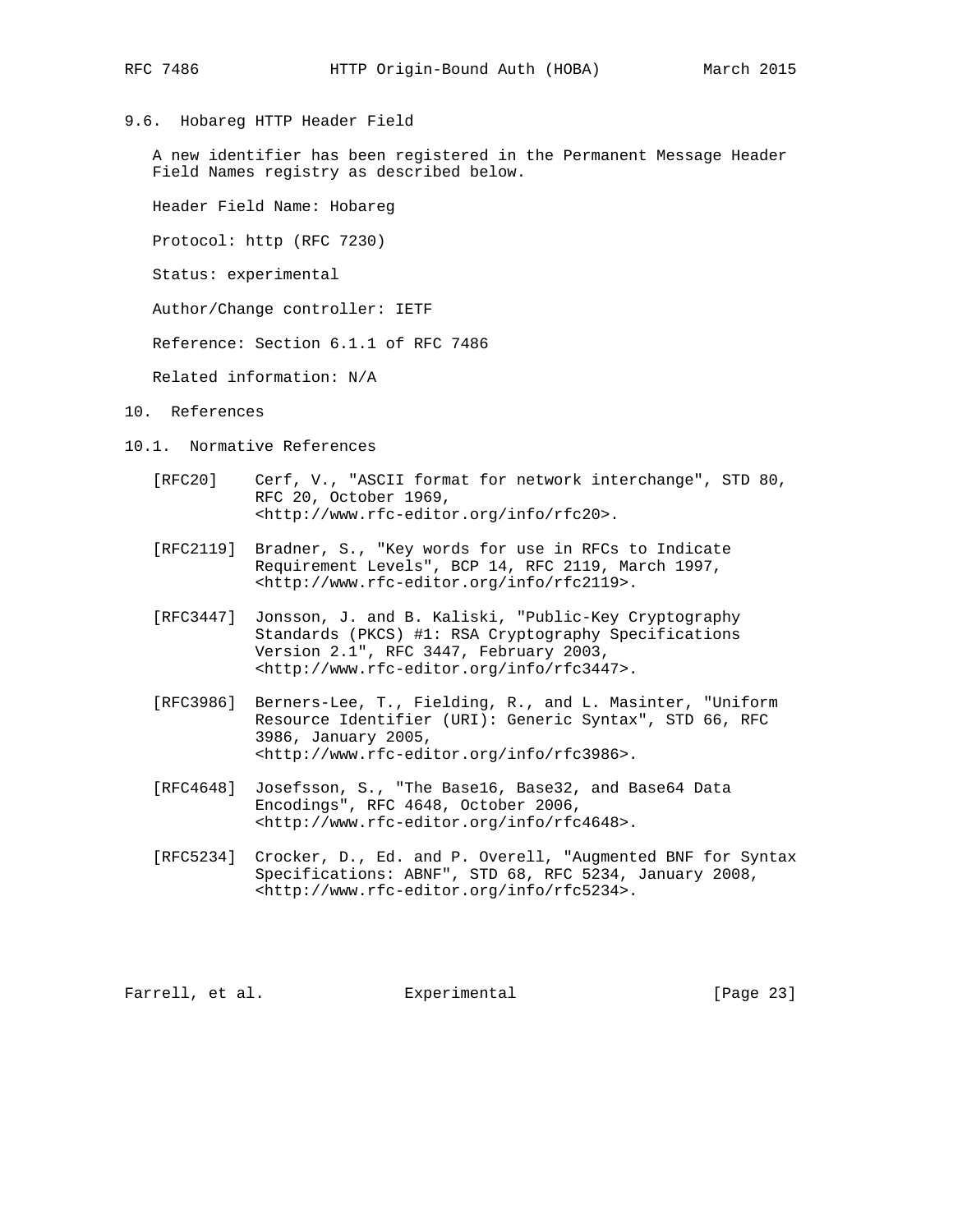- [RFC5246] Dierks, T. and E. Rescorla, "The Transport Layer Security (TLS) Protocol Version 1.2", RFC 5246, August 2008, <http://www.rfc-editor.org/info/rfc5246>.
	- [RFC5785] Nottingham, M. and E. Hammer-Lahav, "Defining Well-Known Uniform Resource Identifiers (URIs)", RFC 5785, April 2010, <http://www.rfc-editor.org/info/rfc5785>.
	- [RFC6454] Barth, A., "The Web Origin Concept", RFC 6454, December 2011, <http://www.rfc-editor.org/info/rfc6454>.
	- [RFC6698] Hoffman, P. and J. Schlyter, "The DNS-Based Authentication of Named Entities (DANE) Transport Layer Security (TLS) Protocol: TLSA", RFC 6698, August 2012, <http://www.rfc-editor.org/info/rfc6698>.
	- [RFC6750] Jones, M. and D. Hardt, "The OAuth 2.0 Authorization Framework: Bearer Token Usage", RFC 6750, October 2012, <http://www.rfc-editor.org/info/rfc6750>.
	- [RFC7231] Fielding, R., Ed. and J. Reschke, Ed., "Hypertext Transfer Protocol (HTTP/1.1): Semantics and Content", RFC 7231, June 2014, <http://www.rfc-editor.org/info/rfc7231>.
	- [RFC7235] Fielding, R., Ed. and J. Reschke, Ed., "Hypertext Transfer Protocol (HTTP/1.1): Authentication", RFC 7235, June 2014, <http://www.rfc-editor.org/info/rfc7235>.
	- [SHS] NIST, "Secure Hash Standard (SHS)", FIPS PUB 180-4, March 2012.
- 10.2. Informative References
	- [Bonneau] Bonneau, J., "The Science of Guessing: Analyzing an Anonymized Corpus of 70 Million Passwords", IEEE Symposium on Security and Privacy 538-552, 2012.
	- [MI93] Mitchell, C. and A. Thomas, "Standardising authentication protocols based on public key techniques", Journal of Computer Security Volume 2, 23-36, 1993.
	- [RFC4086] Eastlake 3rd, D., Schiller, J., and S. Crocker, "Randomness Requirements for Security", BCP 106, RFC 4086, June 2005, <http://www.rfc-editor.org/info/rfc4086>.
	- [RFC6265] Barth, A., "HTTP State Management Mechanism", RFC 6265, April 2011, <http://www.rfc-editor.org/info/rfc6265>.

Farrell, et al. Experimental [Page 24]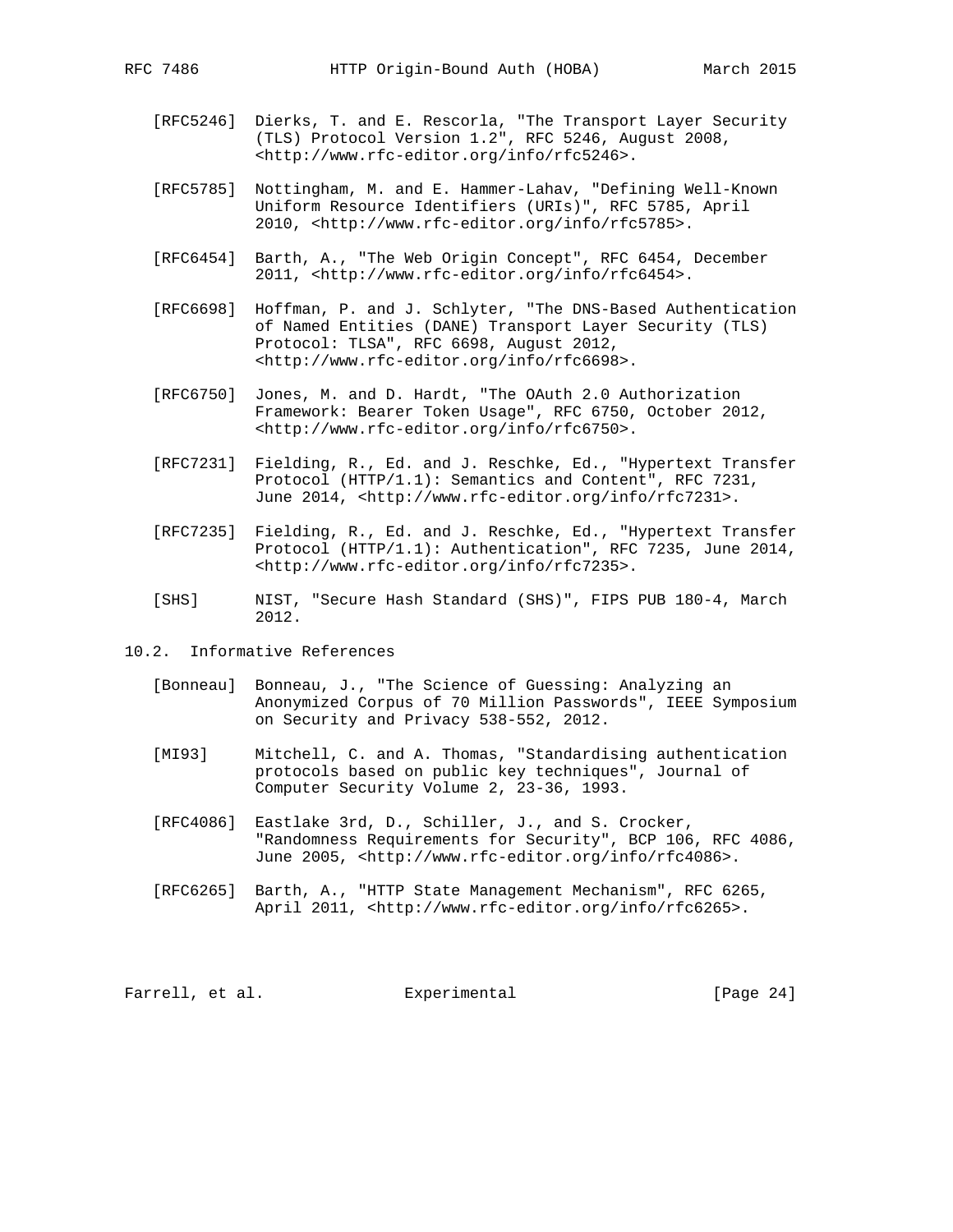[RFC6376] Crocker, D., Ed., Hansen, T., Ed., and M. Kucherawy, Ed., "DomainKeys Identified Mail (DKIM) Signatures", STD 76, RFC 6376, September 2011, <http://www.rfc-editor.org/info/rfc6376>.

[ThreatReport]

 Sophos, "Security Threat Report 2013", January 2013, <http://www.sophos.com/en-us/medialibrary/pdfs/other/ sophossecuritythreatreport2013.pdf>.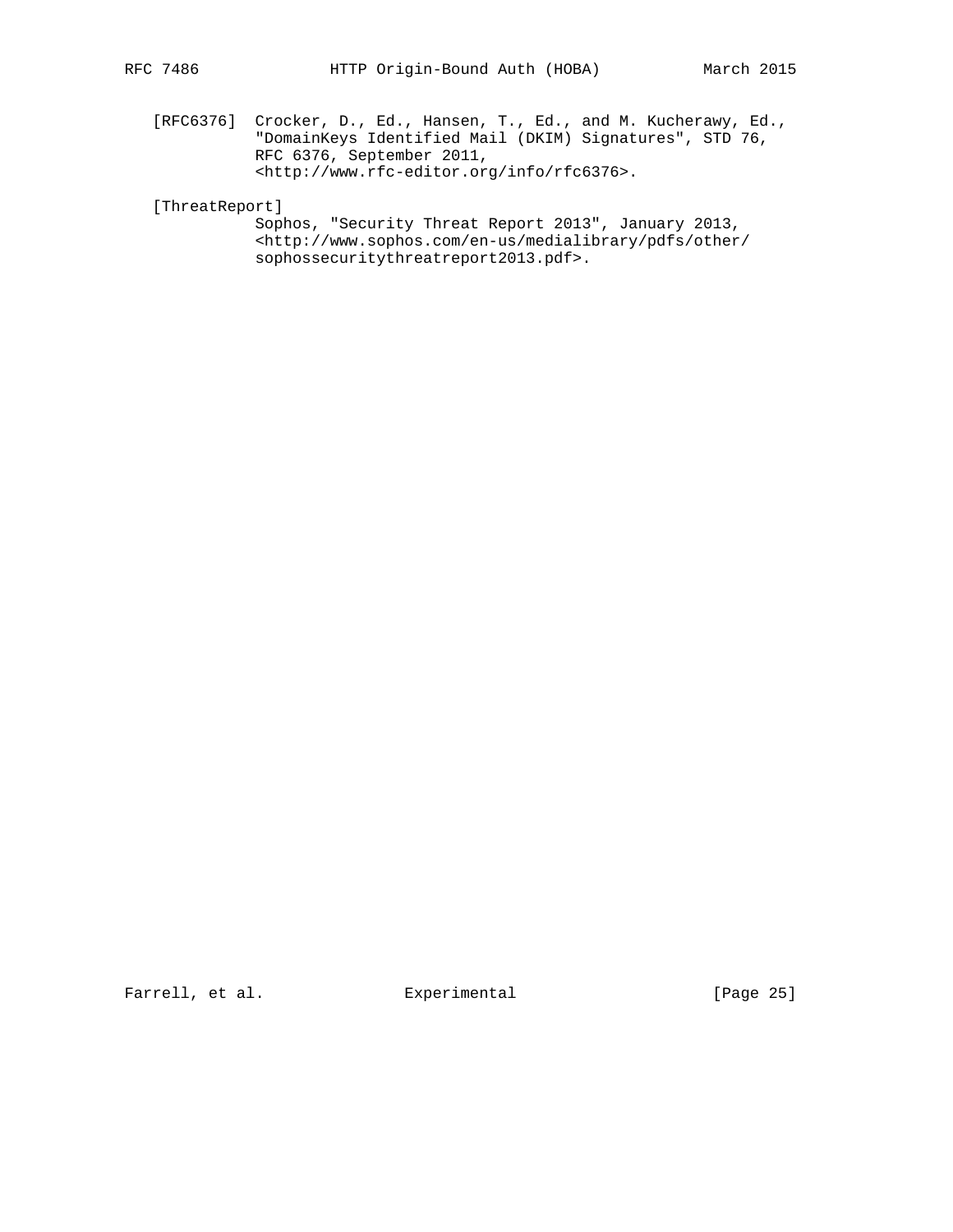Appendix A. Problems with Passwords

 By far, the most common mechanism for web authentication is passwords that can be remembered by the user, called "human-memorable passwords". There is plenty of good research on how users typically use human-memorable passwords (e.g., see [Bonneau]), but some of the highlights are that users typically try hard to reuse passwords on as many web sites as possible, and that web sites often use either email addresses or users' names as the identifiers that go with these passwords.

 If an attacker gets access to the database of memorizable passwords, that attacker can impersonate any of the users. Even if the breach is discovered, the attacker can still impersonate users until every password is changed. Even if all the passwords are changed or at least made unusable, the attacker now possesses a list of likely username/password pairs that might exist on other sites.

 Using memorizable passwords on unencrypted channels also poses risks to the users. If a web site uses either the HTTP Basic authentication method, or an HTML form that does no cryptographic protection of the password in transit, a passive attacker can see the password and immediately impersonate the user. If a hash-based authentication scheme such as HTTP Digest authentication is used, a passive attacker still has a high chance of being able to determine the password using a dictionary of known passwords.

 Note that passwords that are not human-memorable are still subject to database attack, though they are of course unlikely to be reused across many systems. Similarly, database attacks of some form or other will work against any password-based authentication scheme, regardless of the cryptographic protocol used. So for example, zero knowledge or Password-Authenticated Key Exchange (PAKE) schemes, though making use of elegant cryptographic protocols, remain as vulnerable to what is clearly the most common exploit seen when it comes to passwords. HOBA is, however, not vulnerable to database theft.

Farrell, et al. Experimental [Page 26]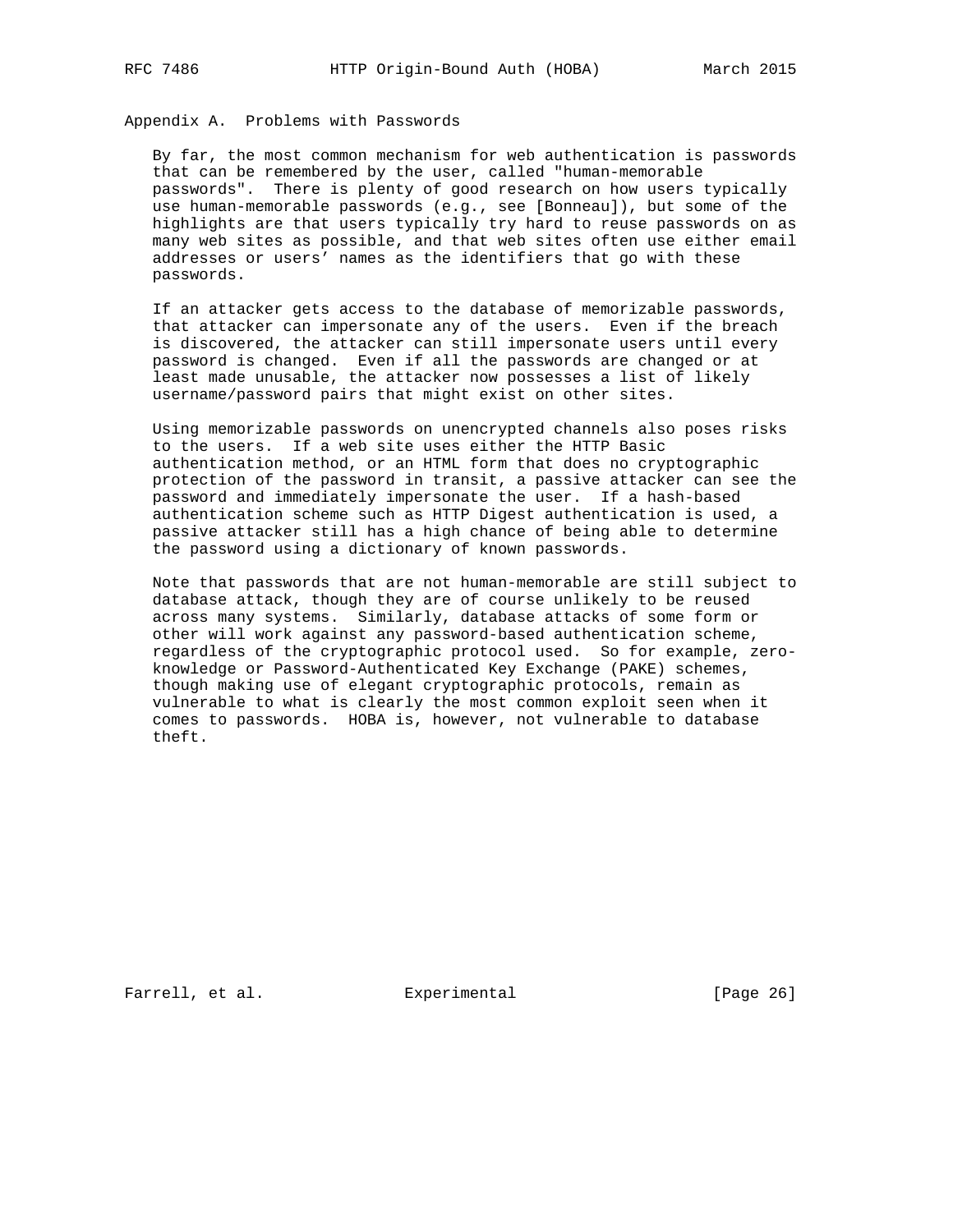Appendix B. Example

 The following values show an example of HOBA-http authentication to the origin "https://example.com:443". Carriage returns have been added and need to be removed to validate the example.

Public Key:

-----BEGIN PUBLIC KEY-----

 MIIBIjANBgkqhkiG9w0BAQEFAAOCAQ8AMIIBCgKCAQEAviE8fMrGIPZN9up94M28 6o38B99fsz5cUqYHXXJlnHIi6gGKjqLgn3P7n4snUSQswLExrkhSr0TPhRDuPH\_t fXLKLBbh17ofB7t7shnPKxmyZ69hCLbe7pB1HvaBzTxPC2KOqskDiDBOQ6-JLHQ8 egXB14W-641RQt0CsC5nXzo92kPCdV4NZ45MW0ws3twCIUDCH0nibIG9SorrBbCl DPHQZS5Dk5pgS7P5hrAr634Zn4bzXhUnm7cON2x4rv83oqB3lRqjF4T9exEMyZBS L26m5KbK860uSOKywI0xp4ymnHMc6Led5qfEMnJC9PEI90tIMcgdHrmdHC\_vpldG DQIDAQAB

-----END PUBLIC KEY-----

Origin: https://example.com:443

Key Identifier: vesscamS2Kze4FFOg3e2UyCJPhuQ6\_3\_gzN-k\_L6t3w

Challenge: pUE77w0LylHypHKhBqAiQHuGC751GiOVv4/7pSlo9jc=

Signature algorithm: RSA-SHA256 ("0")

Nonce: Pm3yUW-sW5Q

Signature:

 VD-0LGVBVEVjfq4xEd35FjnOrIqzJ2OQMx5w8E52dgVvxFD6R0ryEsHcD31ykh0i 4YIzIHXirx7bE4x9yP-9fMBCEwnHJsYwYQhfRpmScwAz-Ih1Hn4yORTb-U66miUz q04ZgTHm4jAj45afU20wYpGXY2r3W-FRKc6J6Glv\_zI\_ROghERalxgXG-QVGZrKP tG0V593Yf9IPnFSpLyW6fnxscCMWUA9T-4NjMdypI-Ze4HsC9J06tRTOunQdofr9 6ZJ2i9LE6uKSUDLCD2oeEeSEvUR--4OGtrgjzYysHZkdVSxAi7OoQBK34EUWg9kI S13qQA43m4IMExkbApqrSg

Authorization Header:

 Authorization: HOBA result="vesscamS2Kze4FFOg3e2UyCJPhuQ6\_3\_gzN k\_L6t3w.pUE77w0LylHypHKhBqAiQHuGC751GiOVv4/7pSlo9jc=.Pm3yUW-sW5Q .VD-0LGVBVEVjfq4xEd35FjnOrIqzJ2OQMx5w8E52dgVvxFD6R0ryEsHcD31ykh0 i4YIzIHXirx7bE4x9yP-9fMBCEwnHJsYwYQhfRpmScwAz-Ih1Hn4yORTb-U66miU zq04ZgTHm4jAj45afU20wYpGXY2r3W-FRKc6J6Glv\_zI\_ROghERalxgXG-QVGZrK PtG0V593Yf9IPnFSpLyW6fnxscCMWUA9T-4NjMdypI-Ze4HsC9J06tRTOunQdofr 96ZJ2i9LE6uKSUDLCD2oeEeSEvUR--4OGtrgjzYysHZkdVSxAi7OoQBK34EUWg9k IS13qQA43m4IMExkbApqrSg"

Farrell, et al. Experimental [Page 27]